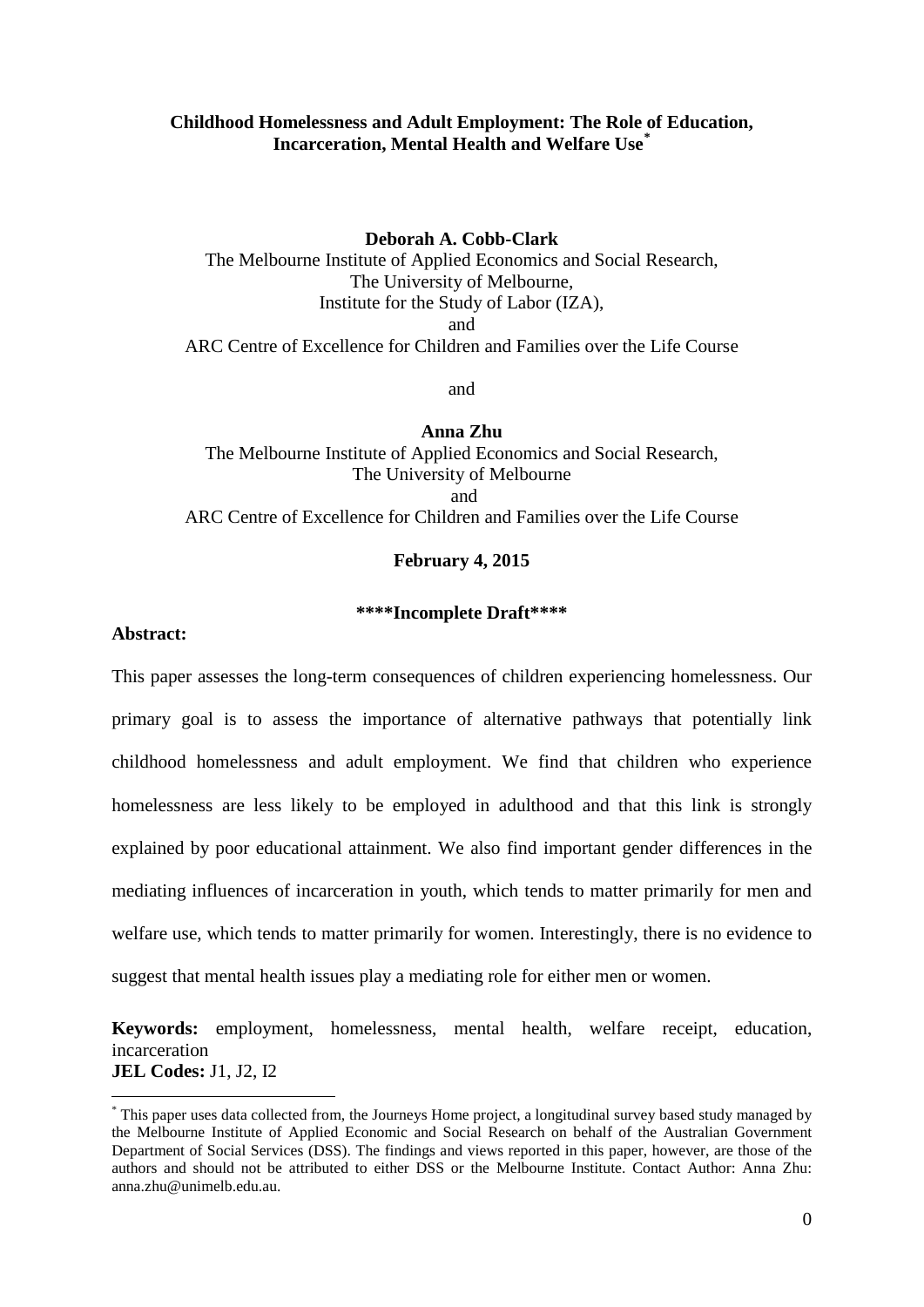*"For in every adult there dwells the child that was, and in every child there lies the adult that will be."* 

John Connolly, The Book of Lost Things

## **1. Introduction**

Childhood experiences often have long-lasting effects. Adverse childhood circumstances – e.g. poverty, poor health, maltreatment, family violence, neighborhood disadvantage, etc. – in particular are frequently associated with constrained opportunities, reduced well-being, and diminished life chances in adulthood. This connection between childhood experiences and adult outcomes is the mechanism through which social and economic disadvantage is passed from one generation to the next. Identifying the most important channels, and finding appropriate remedies, is one of the greatest challenges facing modern societies.

Homelessness is an especially extreme form of disadvantage. It results from an unfortunate combination of personal disadvantage (e.g. poor health), structural factors (e.g. tight housing markets), and bad luck (see for example O'Flaherty 2004, 2009a, 2009b; Curtis et al. 2011; Gould & Williams 2013; Shelton et al. 2009). Over time, society's perception of homelessness changed as inadequate housing – once confined mainly to derelict single men – became a broader social problem facing women, young people, and families (see McChesney et al. 1990; Lee et al. 2010; Grant et al. 2013). In the United States today, for example, families with children represent the fastest growing segment of the homeless population (Tobin and Murphy 2013). Overall, families account for 37 percent of the total homeless population making nearly every one in four homeless Americans a child under the age of 18 (US HUD 2014). Many more children are "doubled up" with either extended family members or friends with no homes of their own.

Like homeless adults, homeless children often experience mental and physical health problems, victimization, abuse, etc. and they often struggle to access adequate health care and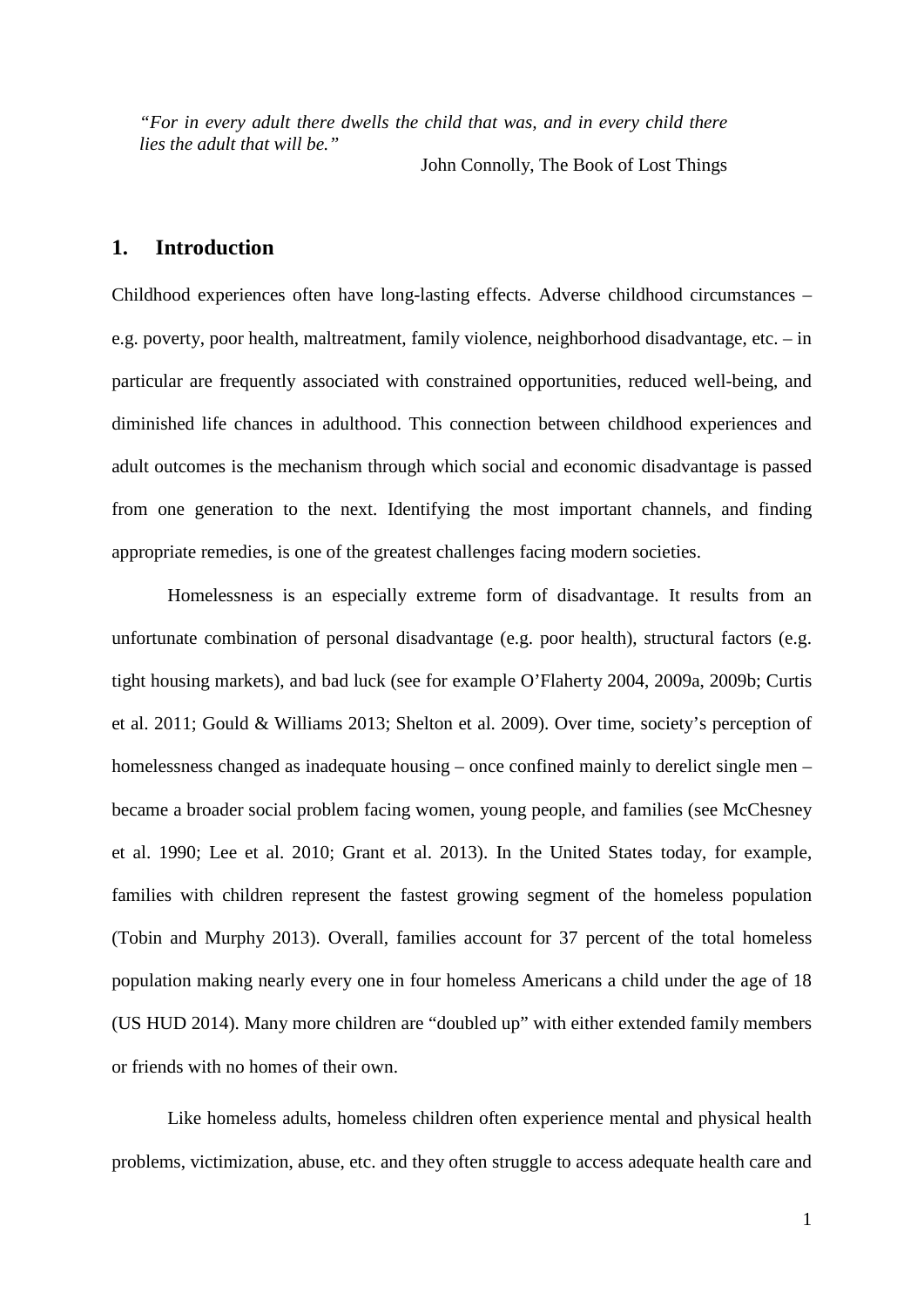keep up with their school work (see Wildeman 2014 for a review). While there is evidence that the economic and employment costs of adult homelessness can be substantial and persistent (Zuvekas and Hill 2000), the costs of child homelessness are likely to be even greater given that important human capital investments during children's formative years are disrupted (see Miller 2011; Masten et al. 2014). Unfortunately, however, we know very little about the long-term consequences of children experiencing homelessness and, as a result, we risk failing to fully address any social problems which are rooted in children's inability to access adequate housing.

The objective of this paper is to fill a void in the literature by using unique nationallyrepresentative panel data to assess how the timing of homelessness affects adult employment outcomes. In particular, our estimation relies on six waves of data from the Journeys Home Project which follows nearly 1700 adult Australians experiencing housing insecurity over a three and a half year period. These data provide information on respondents' current employment, health, and housing outcomes as well as detailed retrospective information on their experiences, including homelessness, during childhood. Nearly all Journeys Home respondents have experienced homelessness in the past, with fully 26 percent of the sample reporting being homeless before age 16. Thus, our data are ideal for assessing the impact of homelessness which first occurs early rather than later in life. We are particularly interested in the following questions. First, is there an employment penalty associated with first experiencing homelessness as a child (i.e. before age 16) rather than as an adult? Second, how important are poor education, incarceration, mental health problems, and welfare receipt as pathways through which experiences of childhood homelessness are transmitted to employment opportunities in adulthood?

Journeys Home respondents are representative of the population of adult Australians experiencing housing insecurity. Thus, it is important that we carefully account for any adult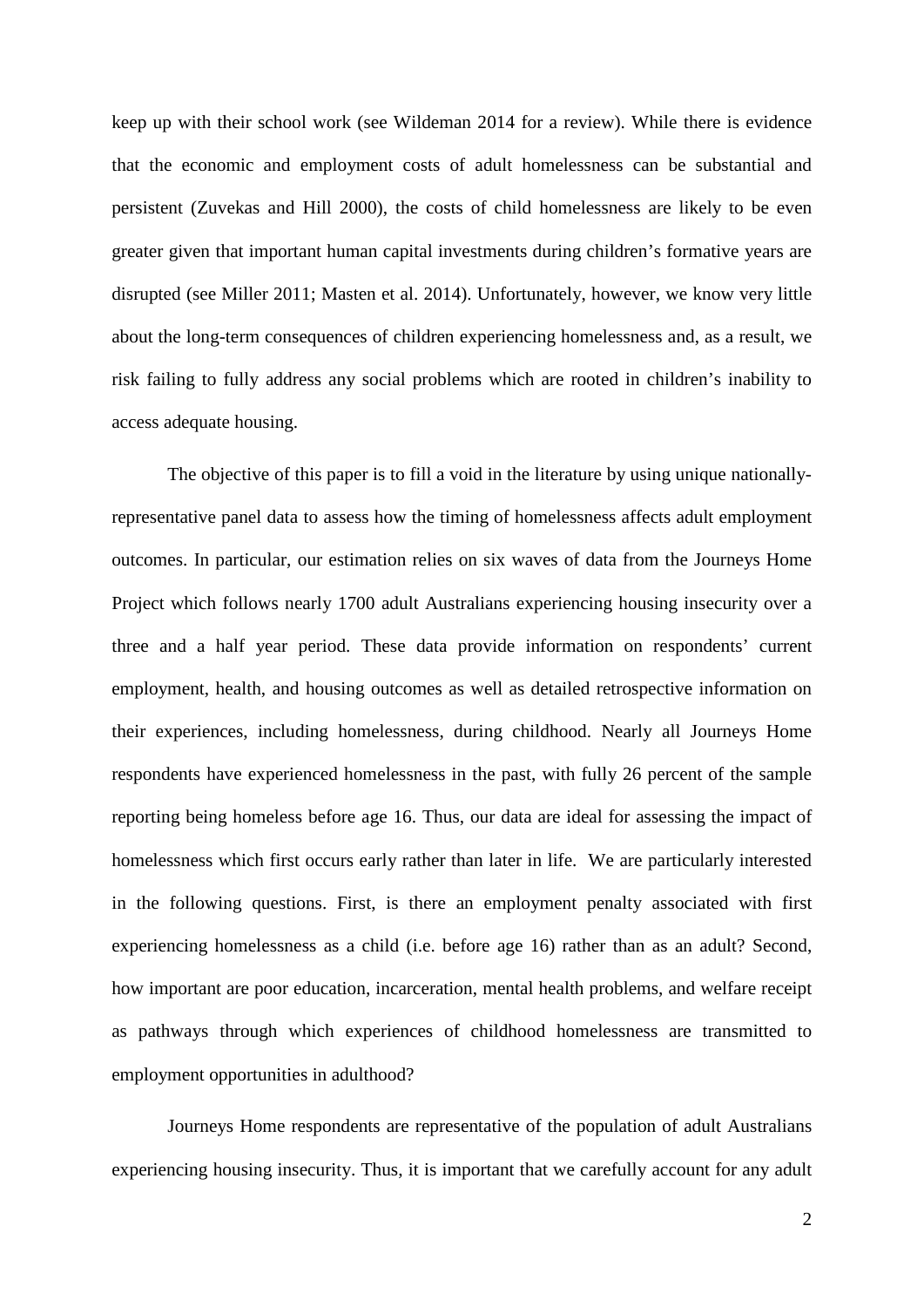disadvantage, e.g. housing insecurity, poor health, victimization, etc. which would also affect employment outcomes in order to isolate any separate impact of childhood homelessness. We resolve this issue by i) using methods that exploit our six waves of data to control for adult disadvantage and ii) exploiting panel information in order to pinpoint the time-order of events to avoid any reverse causation issues. It is also important that we carefully account for any unobserved heterogeneity that might confound the interpretation of our main variable of interest (i.e. childhood homelessness) and our four mediating variables (i.e. education, incarceration, mental health, and welfare receipt). Our strategy for this is three-fold. First, we rely on our detailed controls to do much of the work in minimizing any unobserved heterogeneity. Given our data, however, we will be unable to identify the effect of childhood homelessness separately from the family circumstances (e.g. parental unemployment, family breakdown, poverty, health issues, etc.) that produced it. Consequently, we consider childhood homelessness to be a proxy for extreme childhood disadvantage. Second, we estimate a model which permits estimation of the effect of time-invariant controls (i.e. childhood homelessness) without requiring the time-varying controls to be independent of the individual-specific effects. Finally, we adopt the identification strategy proposed by Lewbel (2012) in order to test the sensitivity of our results to a model in which childhood homelessness, our mediating variables, and adult employment are driven in part by a common unobserved, individual-specific effect.

We make several important contributions to the literature. First, given the prevalence of homelessness among children, it is imperative that we begin to develop a deeper understanding of the long-term consequences of this form of extreme disadvantage. Previous researchers have made great progress in documenting the adverse effects of homelessness for children themselves (e.g. Molnar et al. 1990; Park et al. 2011; Tobin and Murphy 2013; Masten et al 2014). To our knowledge, however, we are the first to examine the adult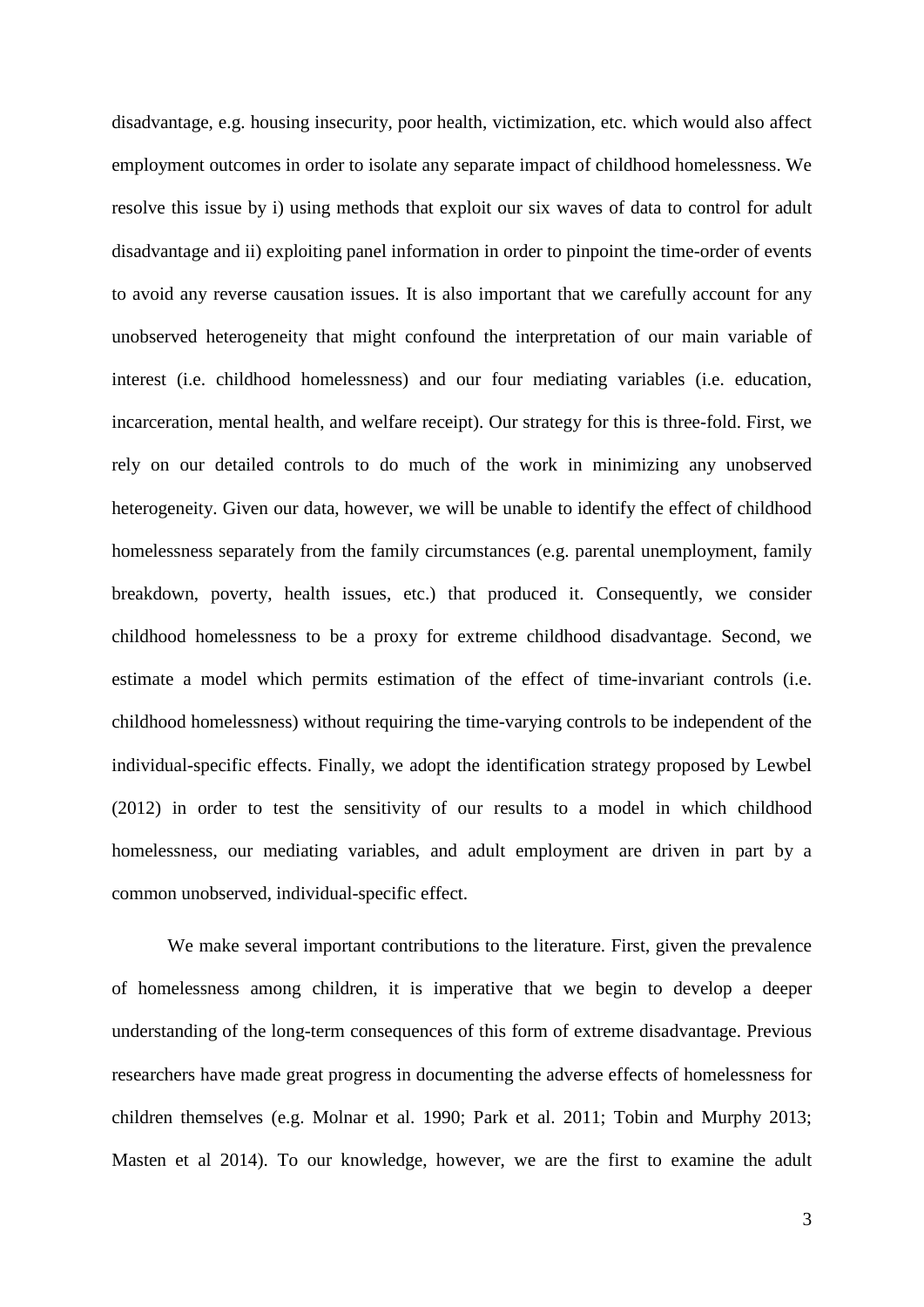consequences of childhood homelessness in a nationally-representative sample. Our focus on disadvantaged adults is particularly important because childhood homelessness typically occurs in conjunction with other poverty-related risk factors (see Miller 2011), rather than in isolation. Moreover, employment outcomes are fundamental to the social and economic wellbeing of individuals at risk making them particularly interesting. Thus, we add to the body of evidence documenting the links between childhood and adult disadvantage.

Second, we explicitly compare the outcomes of those who were homeless as children with those who were homeless for the first time only as adults. This focus on the timing of homelessness extends previous research that relies on low-income housed children or youth to provide a counterfactual. As the effects of family stress and economic events, including homelessness, on educational outcomes are age-sensitive (Obradović, Long et al. 2009), it is reasonable to expect that experiencing homelessness during critical periods of development may also have more decisive effects on later outcomes than experiencing homelessness after these critical periods.

Finally, we are unique in our ability to use the detailed panel nature of the data and in particular the linked longitudinal administrative welfare records to pinpoint the time-ordering of events and to account for adult disadvantage in order to isolate the separate effects of homelessness that occurs for the first time in childhood. This is important in shedding light on the persistence of the adverse consequences resulting from childhood homelessness. Importantly, our empirical strategy also allows us to assess the extent to which experiencing homelessness as a child has both direct as well as indirect effects on adult employment through mediating factors such as diminished education, incarceration, poor mental health, and welfare receipt. Disentangling these pathways is critical in our efforts to find sensible remedies for the problem of childhood homelessness.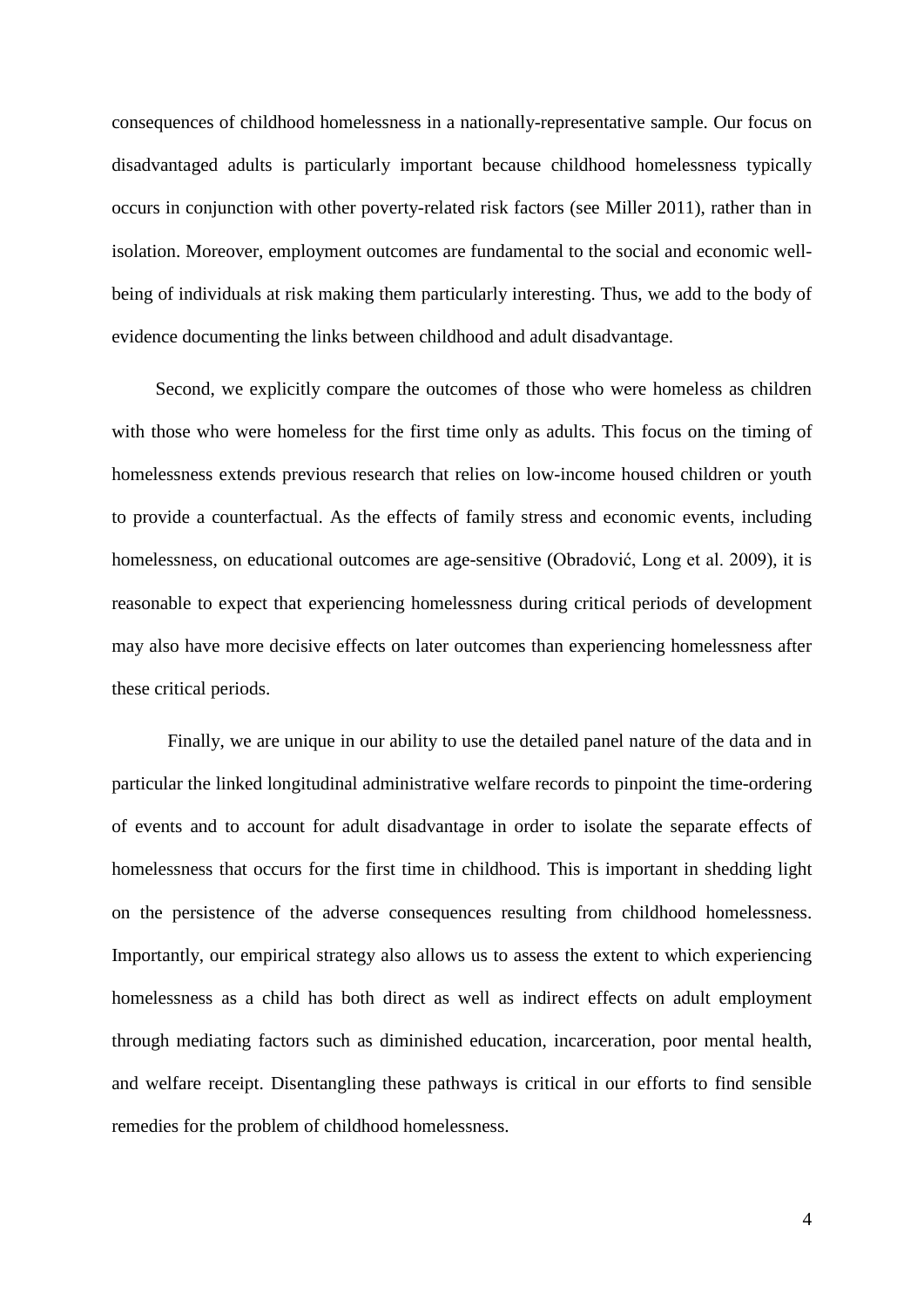We find that children who experience homelessness are less likely to be employed in adulthood and that this link is strongly mediated by poor educational attainment. We also find important gender differences in the mediating influences of incarceration in youth, which tends to matter primarily for men and welfare use, which tends to matter primarily for women. Interestingly, there is no evidence to suggest that mental health issues play a mediating role for either men or women.

This paper is structured as follows. Section 2 reviews the literature; Section 3 describes the data and main confounding variables; Section 4 outlines the empirical strategy; Section 5 discusses the results and Section 6 concludes.

## **2. Literature Review**

There is a large literature establishing direct links between childhood disadvantage and an array of adult outcomes including education, health, income, and criminal activity. Breaking these links is particularly challenging because childhood disadvantage is multi-faceted and appears to be transmitted to adulthood through several avenues. In particular, a vast range of childhood conditions such as poor health (Case, Fertig et al. 2005), maltreatment (e.g. Currie and Teakin 2012), poverty (e.g. Duncan and Brooks-Gunn 1997; Duncan et al 2010; Currie 2009), low socio-economic status (e.g. Currie 2009; Gregg and Machin 2000), welfare receipt and neighborhood disadvantage (e.g. Haveman and Wolfe 1995; Wodtke et al. 2011; Islam 2013) have all been demonstrated to have profound long-term consequences for individuals' life chances.

The growing number of families without access to adequate housing has resulted in researchers increasingly directing their focus to the issue of what being homeless means for children. Several important insights are beginning to emerge. In particular, homelessness is often associated with family disruption (e.g. Wildeman 2014) and with lower investments in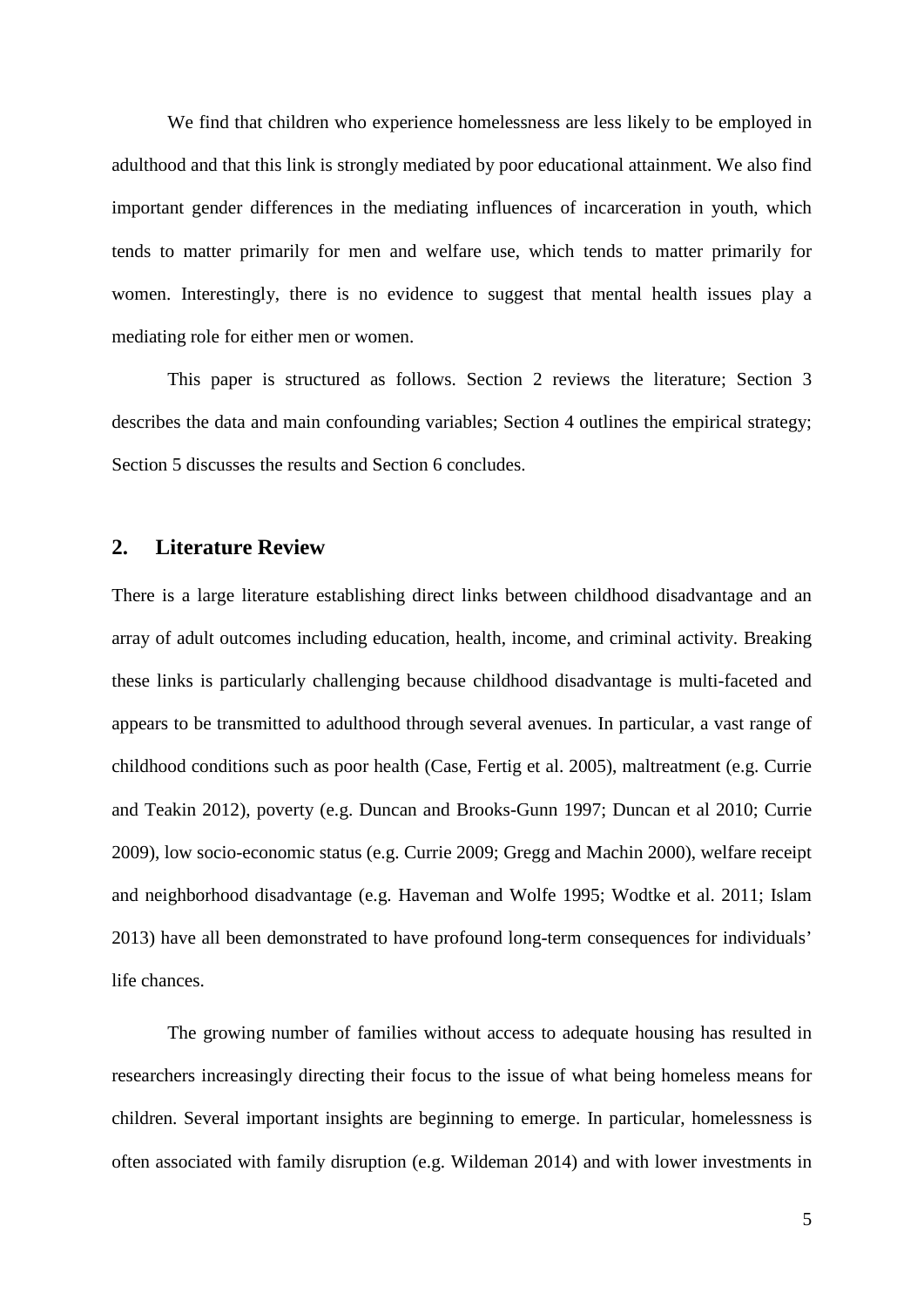children's education and health (Miller 2011; Masten et al. 2014). Wildeman (2014), for example, finds that, in the United States, paternal incarceration increases the risk of child homelessness substantially. (e.g. on their mental and physical health as well as their cognitive and social development (Rescorla, Parker et al. 1991, Masten, Miliotis et al. 1993) ). Cite Monar et al (1990) here.

In addition, childhood homelessness does not occur in isolation, but typically emerges in conjunction with other precipitating factors such as behavior problems, poverty, family breakdown, foster care, physical or sexual abuse, and mental health issues (see Flouri and Buchanan 2004 for a review). This raises the question of whether or not it is homelessness *per* se that matters. Thus far, the evidence is mixed on whether there is disparity in the outcomes of homeless children and their similarly disadvantaged, housed peers. Park et al. (2011), for example, analyze data from the Fragile Families and Child Well-Being Study (FFCW) and conclude that – in a sample of low-income children – housing status had little adverse impact on young children's physical or mental health, cognitive development, or health care use. Instead, "a set of stressors common to many children in poverty, rather than housing status, contributed to poor child health and development" (p. S260). Miller (2011) reaches a similar conclusion after reviewing what is known about the impact of student homelessness on educational outcomes.

In contrast, other scholars stress the unique disruption that a homeless experience brings. For example, homeless students, compared to low-income housed students, typically experience higher rates of school mobility and subsequently, have diminished cognitive outcomes and greater school dropout rates (Buckner, Bassuk et al. 2001). They also experience higher rates of emotional and social isolation both in school and from immediate and extended family networks (Zlotnick, Robertson et al. 1999). Finally, homeless children face a higher incidence of victimization (Hagan and McCarthy 1997), greater exposure to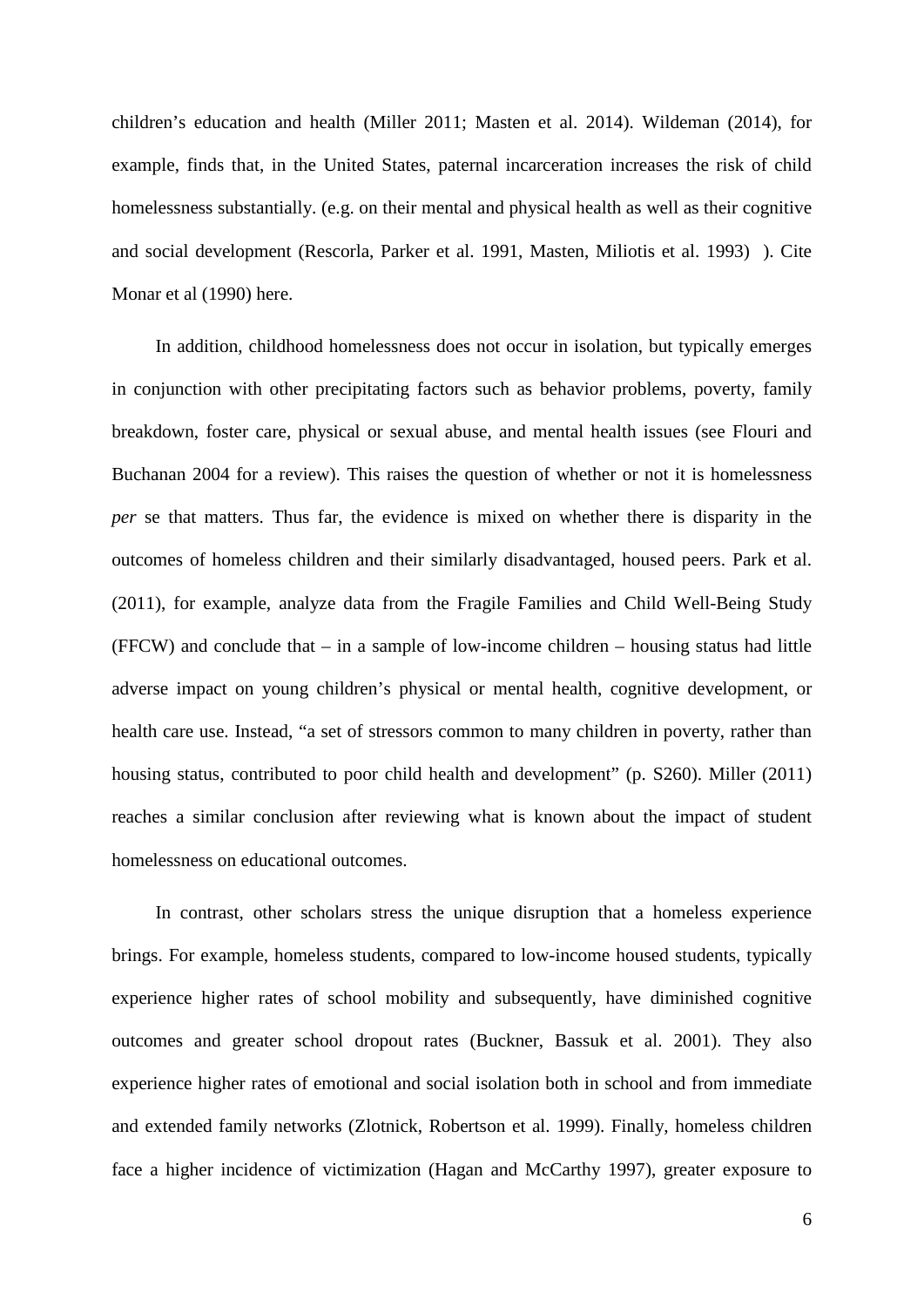infectious diseases (Haddad, Wilson et al. 2005), lower access to health care services (Kushel, Vittinghoff et al. 2001), as well as poorer educational and health outcomes (Buckner 2008).

Unfortunately, we know very little about the long-term consequences of child homelessness. Making progress on this issue has been severely limited by data restrictions on the availability of data linking childhood homelessness to adult outcomes and by sample representativeness.<sup>[1](#page-7-0)</sup> Given the heterogeneity in the outcomes of disadvantaged children, it is important to identify and to understand the extent to which certain factors can mitigate (or exacerbate) the effects of early disadvantage. Flori and Buchanan (2004), for example, analyze data from the British National Child Development Study and find that in families with low socio-economic status parental involvement with their sons (e.g. reading, outings, interest in education) protects against an adult experience of homelessness. It is an open question whether similar parental investments mitigate the impact of child homelessness specifically. Similarly, evaluations of U.S. programs designed to ameliorate mobility and isolation issues by allowing homeless students to choose between attending their schools of origin or enrolling in schools near the shelters in which they are living have found that the reach of these services are improving. Yet it remains to be seen how effective they are in lifting the educational achievements of homeless students.

Thus, while much of the literature concerned with the socio-economic and health consequences of childhood homelessness has centered on the immediate, short-term effects, the persistent direct and indirect impacts of child homelessness on disparity in adult outcomes may be far greater. Understanding the adult consequences of childhood homelessness as well as the mechanisms linking childhood and adult disadvantage is an important step in

<u>.</u>

<span id="page-7-0"></span><sup>&</sup>lt;sup>1</sup> For example, the Fragile Families and Child Wellbeing Study follows children until the age of nine and other individual-level data are usually small and cross-sectional convenience samples.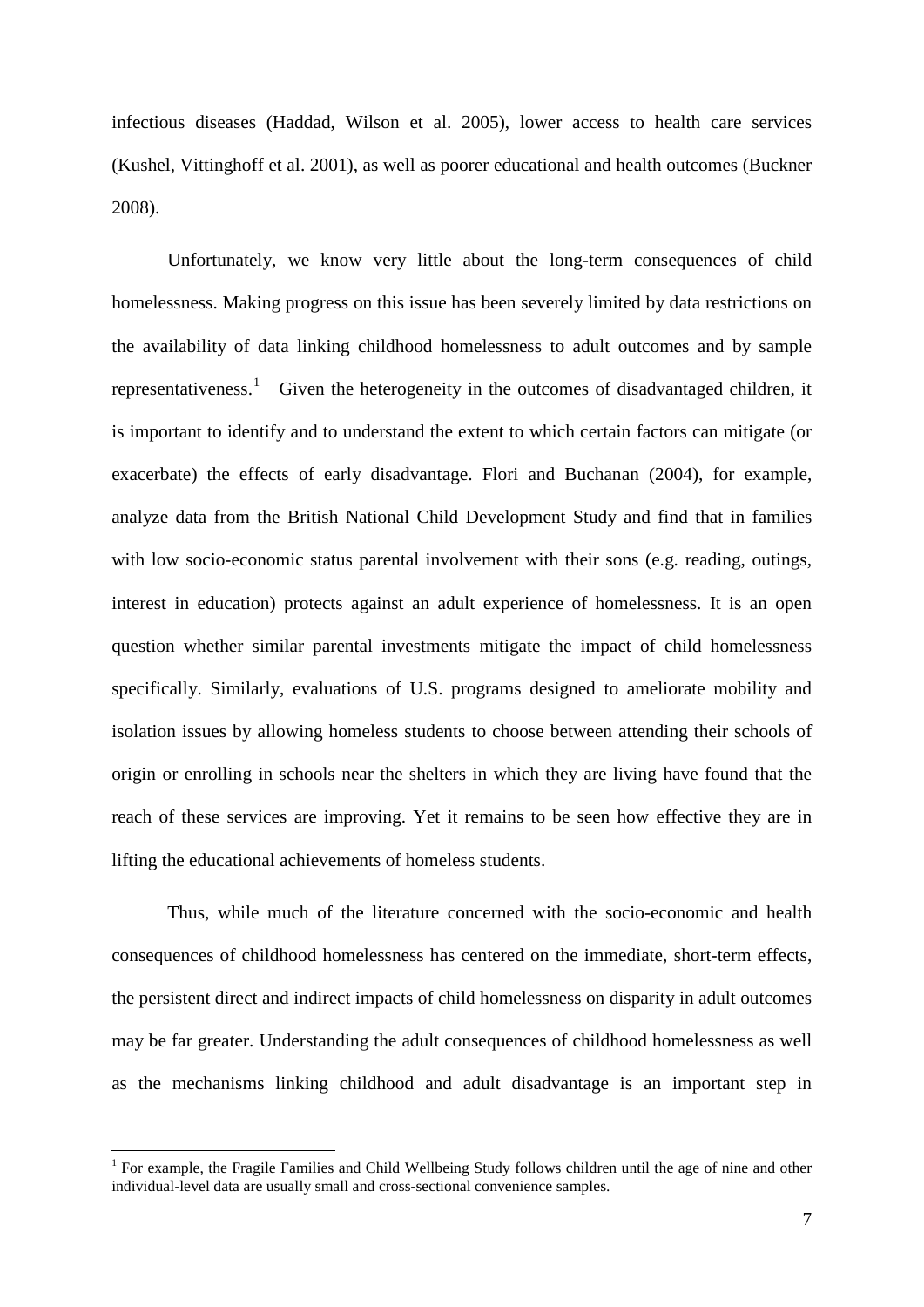addressing the diverging life chances of those who do and do not experience homelessness in childhood.

## **3. The Journeys Home Data**

Our analysis relies on unique data from the Journeys Home Project in which a representative sample of individuals experiencing housing insecurity were interviewed over six waves about their housing circumstances, employment patterns, health, demographic and human capital characteristics, and family background. Individuals' survey data can also be linked to their administrative welfare records. Together, these data provide a unique opportunity to study the long-term consequences of childhood homelessness.

### *3.1 Journey's Home Estimation Sample*

Unlike the case in the United States where welfare is a state responsibility, all social benefits in Australia (e.g. child care, unemployment, and housing benefits, single parent allowances, old-age pensions, etc.) are administered at the national level through one central agency known as Centrelink. Importantly, Centrelink houses the administrative data for the universe of Australians receiving any form of social assistance since July 1, 2002. These administrative data provide the sampling frame for the Journeys Home Project.

In particular, Journeys Home researchers identified a total population of 139,801 individuals in the Centrelink data who were experiencing housing insecurity (see Wooden et al. 2012 for details). A stratified random sample of 2,992 in-scope individuals across 36 distinct locations was then selected for interview. Nearly 62 percent of this group (n=1,682) participated in a wave 1 interview which compares favorably with response rates in other studies of seriously disadvantaged populations (O'Callaghan 1996; Randall & Brown 1996; Weitzman et al 1990). Wave 1 interviews were conducted in September - November 2011 with five follow-up interviews subsequently occurring at six-month intervals. Interviews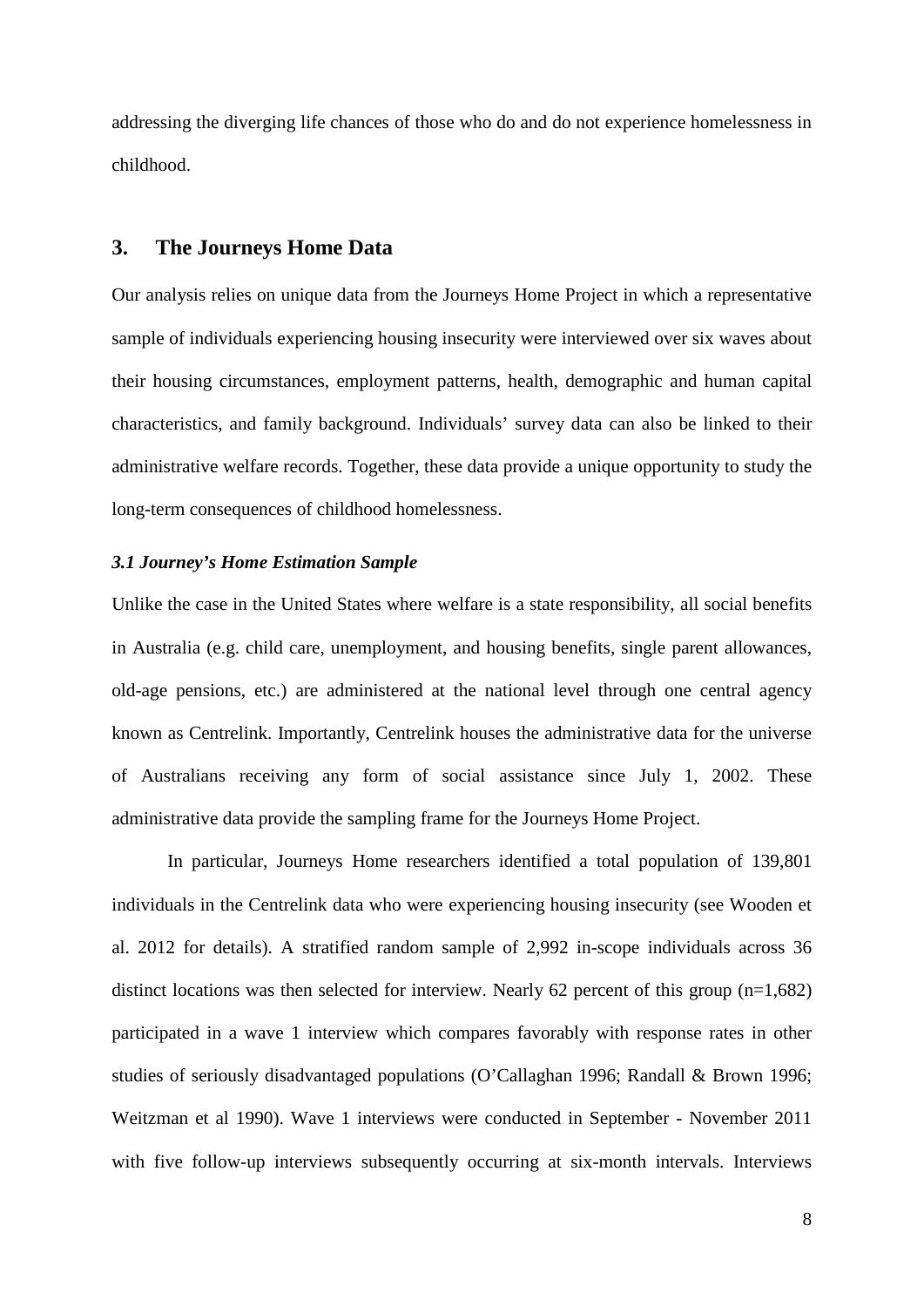were mainly conducted face-to-face, with telephone interviews used only when this was not feasible. Fully, 84 percent of wave 1 respondents were successfully re-interviewed in wave 6 and over 98 percent of respondents consented to having their survey and administrative data linked. These administrative data contain highly accurate and frequent (fortnightly) information about respondents' benefits history (back to July 2002).

We restrict the sample to individuals aged 21 - 54 years and drop any observations with missing data on the key variables of interest. This results in an unbalanced panel of 750 individuals and 4,218 person-wave observations.

#### *3.2 Key Variables of Interest*

Our dependent variable is an indicator of employment status equals one if the individual is employed at the time of the survey, and zero if they are unemployed or not in the labor force. As a sensitivity analysis, we also consider the proportion of time an individual is employed over the last three-and-a-half years.

Journeys Home respondents report the "age [of the] first time without a place to live…", where experiences of being without a place to live include: 1) stayed with relatives temporarily or 2) stayed at a friend's house temporarily or 3) stayed in a caravan, mobile home, cabin, houseboat or 4) stayed at a boarding house or hostel or 5) stayed in crisis accommodation or a refuge or 6) squatted in an abandoned building or 8) slept rough or 9) ever stayed somewhere else. Thus, our definition of childhood homelessness is not restricted to 'street' or 'shelter' homelessness, as is the case with much of the previous research (Sosin et al. 1990; Chamberlain & Mackenzie 1992; Argeriou et al. 1995; Cordray & Pion 1997; Hopper 1997; Jacobs, Kemeny & Manzi 1999; Springer 2000; Chamberlain & Johnson 2001; Watson 2001; Pleace 2005). Instead, it encompasses broader experiences of homelessness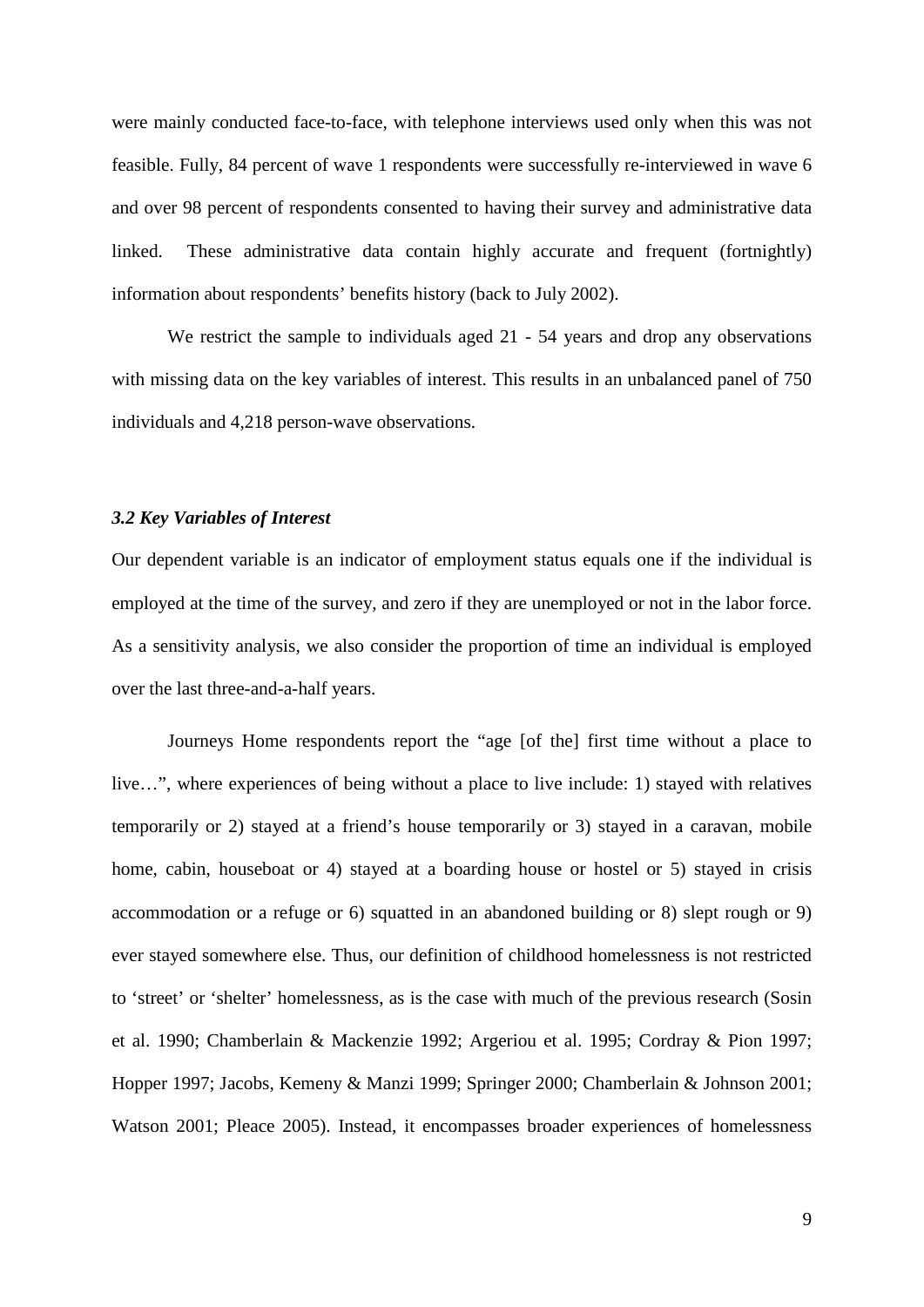such as being in state care, transitory accommodation, and doubling up (living with friends and family).

We use this information to construct our main explanatory variable of interest which is an indicator of childhood homelessness that occurs at or before age 15. This is a socially significant age – it is the age that most Australian students decide whether they will continue with secondary schooling beyond the minimum required age of school cessation. It is also the minimum age at which individuals may access welfare benefits in their own right independent of their carers. However, we test the sensitivity of our results to other age thresholds.

We distinguish between four types of mediating effects: the role of education, the role of incarceration during youth, welfare receipt and mental health. These variables are constructed using both the retrospective portion of the survey as well as information from the linked administrative welfare records. This allows us to gauge approximately when these events occurred in an individual's life course, and, more importantly, when they occurred relative to the other key events we analyse such as childhood homelessness, and adult employment. To do so we divide an individual's life into three distinct periods in: *childhood*, which we consider to be at or before age 15, *young adulthood*, which we consider to be between the ages of 16 to 21 and *adulthood*, which we define as from age 21 and onwards.

Educational attainment is defined as one if an individual completed Year 12 or above, and zero otherwise.<sup>[2](#page-10-0)</sup> In our sample, 14 per cent of individuals in our sample did not complete Year 10, which is commonly undertaken at age 15 to 16 years. Thus there is a chance that some individuals in our sample dropped out of secondary school before their first homelessness experience. However, we argue that the most viable direction of effect is of that from early homelessness to educational disruption (and thus lower educational attainment).

<u>.</u>

<span id="page-10-0"></span> $2$  Individuals who obtain a certificate I or II, however, do not complete year 12, are allocated into the base case.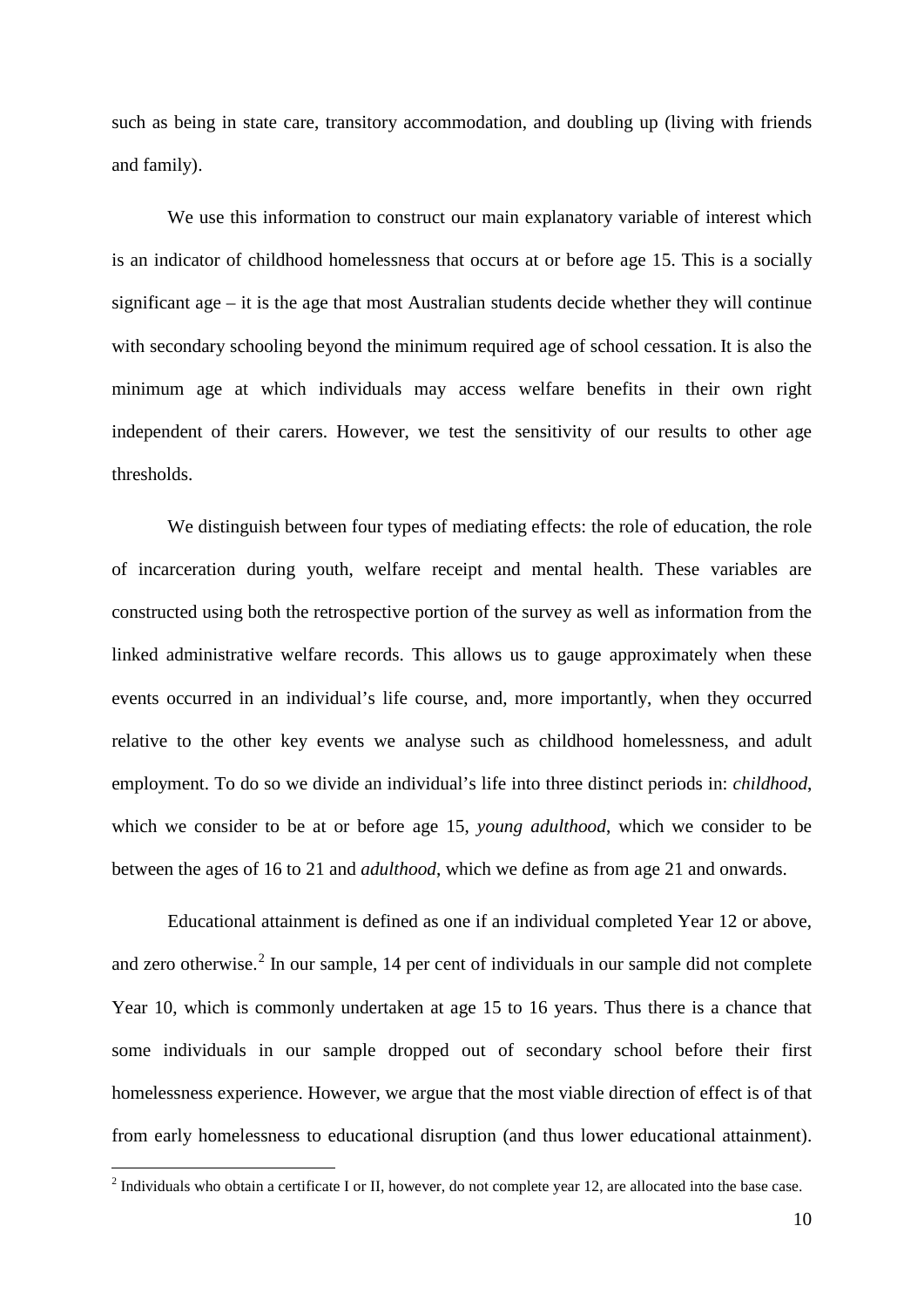As a sensitivity test, we later test the sensitivity of the results to different age thresholds for early homelessness.

Youth incarceration is a binary variable, which equals to one if the individual was incarcerated between the ages of 16 to 21 years. Individuals who commit or allegedly commit an offense from age 17 years onwards, in most states and territories, are no longer managed by the youth justice system but enter the adult justice system.

We also consider two mediating effects based on the administrative data, which allows us to construct a) a measure of welfare receipt dependency, which we define as the proportion of time a person is in receipt of welfare over the 24 months *before* the beginning of the survey and b) a measure of mental illness, which we define as the proportion of time that a person is in receipt of disability welfare payments (Disability Support Pension (DSP)) for mental illness-related reasons. We preference the use of this administrative record over the self-reported questions around mental distress such as, the Kessler 6, as DSP receipt indicates more permanent and serious forms of mental illness since the eligibility criteria for DSP requires potential recipients to obtain a diagnosis of mental illness by a specialist.

## *3.3 Control Variables*

The child background and parental characteristic variables are constructed from the retrospective survey questions, which ask the individual at what age they first experienced an important event or exhibited certain behaviour. The main childhood background and parental variables that we account for in the regression analyses include: the age of the individual (as a polynomial function of order two); Aboriginal or Torres Strait Islander background indicator, any experience of emotional abuse (threats of abuse against child or child's friends, family or pets), physical or sexual violence as a child by someone living in the household or elsewhere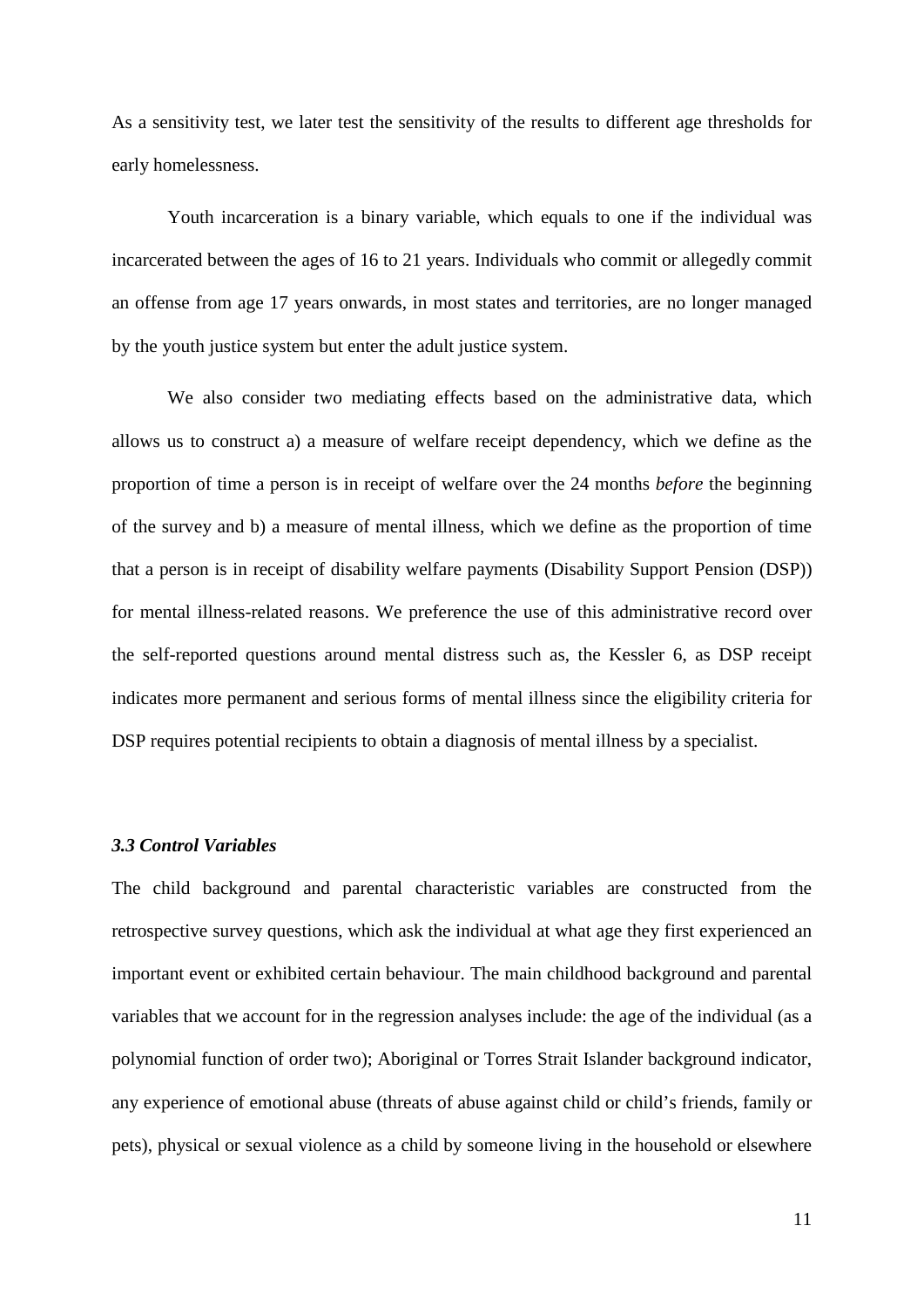(modelled as separate indicators); whether the child smoked on a daily basis before the age of 12, foster, residential or kin care as a child; whether or not either the male or female primary caregiver spent time in jail; and whether or not either the male or female primary caregiver had a drug, drinking or gambling problem.

A number of the above indicators of disadvantage may occur following the respondent's first homeless experience, and thus might absorb some of the effect of childhood homelessness on adult employment. However, we include these covariates in our regression models as they can proxy for important personality traits or childhood conditions that explain the underlying link between childhood and adult disadvantage.

We also have a set of time-varying control variables that are measured at the time of the survey including: an indicator for primary homelessness (street or shelter), peer effect variables looking at the number of friends who are homeless, risky drinking behaviour (more than 2 standard alcoholic drinks at least 3 days a week), physical conditions (ever diagnosed with a physical condition<sup>[3](#page-12-0)</sup>), relationship status (single), and the presence of young children (ages 0-4) in the care of the respondent. These variables are included in addition to the child background and parental characteristic variables as a way of analysing the direct effects of childhood homelessness on adult employment, once adult disadvantage is taken into account. As these variables may well mediate some of this relationship, they also act as a lower bound estimate of the results that do not include these variables.

## **4. Empirical Strategy**

-

We begin with a conceptual framework in which childhood homelessness is linked to adult employment outcomes through human capital formation. In particular, episodes of

<span id="page-12-0"></span><sup>&</sup>lt;sup>3</sup> The complete list of physical conditions that respondent are asked about include: stroke, heart or other circulatory conditions, diabetes, asthma, chronic bronchitis, cancer, liver problems, arthritis, epilepsy, kidney disease, Hepatitis C, chronic neck or back problems, and acquired brain injury.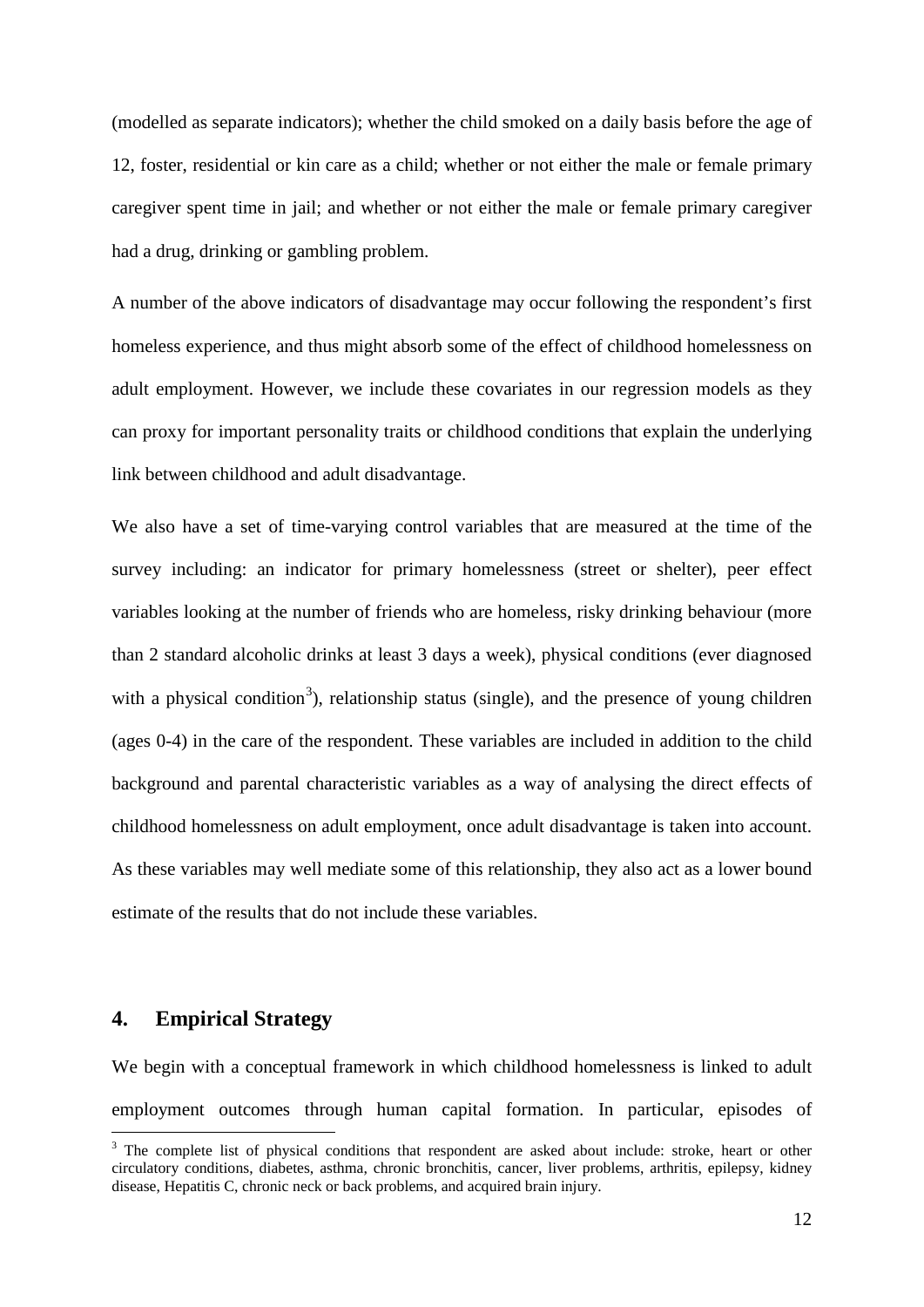homelessness are assumed to disrupt investments in human capital. Because human capital production is a cumulative process subject to critical investment periods (see Kautz et al. 2014 for a review), homelessness that occurs during childhood when foundational cognitive and non-cognitive skills are being formed is likely to have more severe and long-term consequences than homelessness that occurs later. Moreover, as human capital endowments are fundamental to many life outcomes, e.g. health, economic well-being, criminal activity, which themselves drive employment opportunities, we expect childhood homelessness to have will have wide-ranging effects through a number of avenues.

#### *4.1 Empirical Model:*

We begin by assuming that employment for adult *i,* at time *t* is given by the following:

$$
Emp_{it}^{adult} = \alpha_0 + \alpha_1^{direct} H_i^{child} + \alpha_2 X_i^{child} + \alpha_3 M_i + \varepsilon_{it}
$$
 (1)

$$
M_i = \gamma_0 + \gamma_1 H_i^{child} + \gamma_2 X_i^{child} + \mu_i,\tag{2}
$$

where  $Emp_{it}^{adult}$  denotes adult employment status,  $H_i^{child}$  denotes childhood homelessness, and  $X_i^{\text{child}}$  is a vector of early life conditions (i.e. indicators for emotional, physical or sexual abuse, foster, residential or kin care, daily smoking before or at age 12), family background (i.e. indicators for caregivers with drinking, drug or gambling problems or ever incarcerated), and demographic characteristics (i.e. age, age squared, indigenous status). In addition,  $M_i$  is a mediating factor which itself is a function of childhood homelessness as well as early life conditions, family background, and demographic characteristics. Thus,  $\alpha_1^{direct}$  captures the direct effect of childhood homelessness on adult employment outcomes, while  $\gamma_1$  captures the effect of childhood homelessness ( $H_i^{child}$ ) on the mediating factor ( $M_i$ ). Finally,  $\varepsilon_{it}$  and  $\mu_i$ are i.i.d. error terms.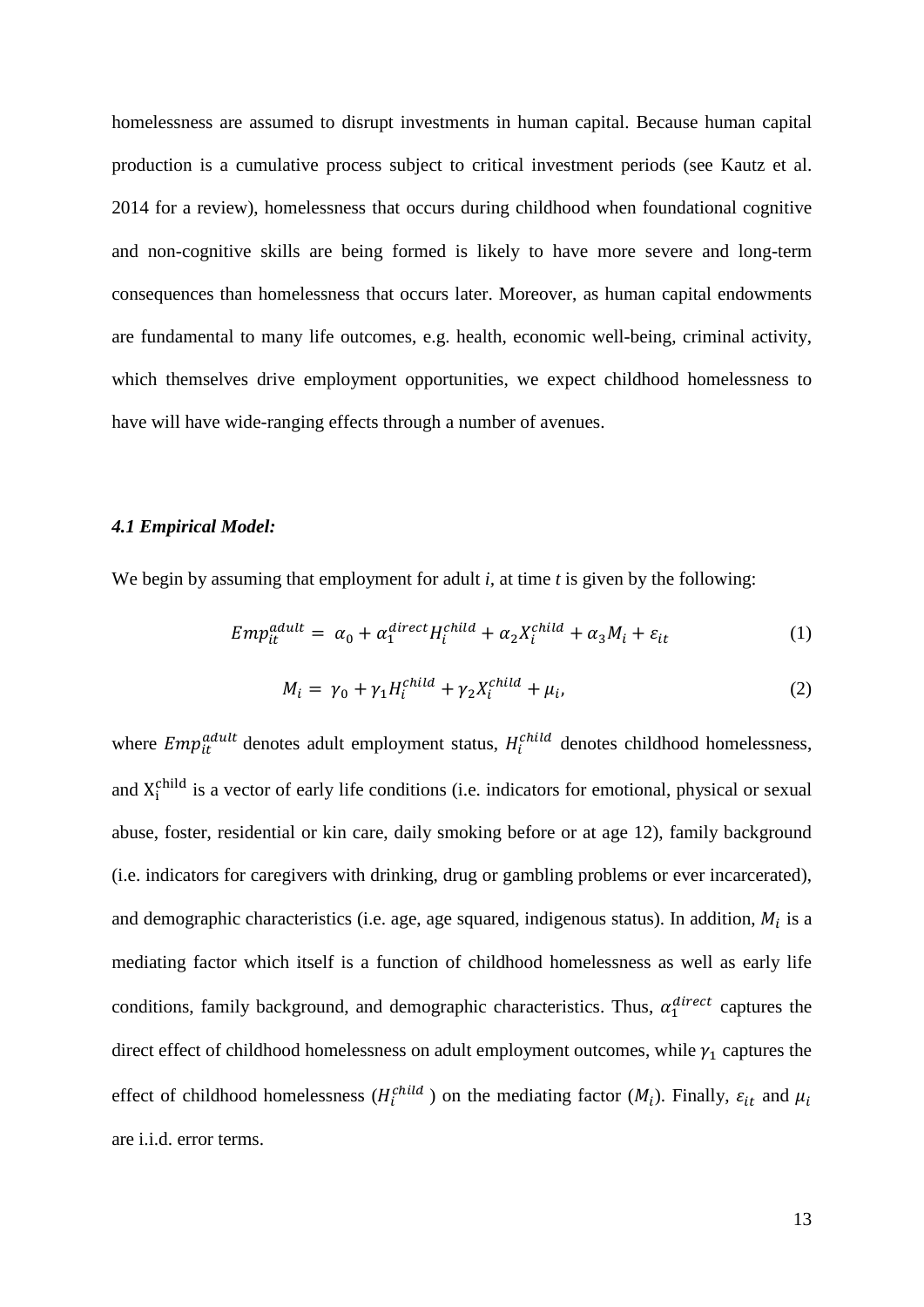To illustrate our estimation strategy, substitute equation (2) into equation (1) resulting

$$
Emp_{it}^{adult} = \alpha_0 + \alpha_1^{direct} H_i^{child} + \alpha_2 X_i^{child} + \alpha_3 (\gamma_0 + \gamma_1 H_i^{child} + \gamma_2 X_i^{child} + \mu_i) + \varepsilon_{it}
$$
  

$$
= (\alpha_0 + \alpha_3 \gamma_0) + (\alpha_1^{direct} + \alpha_3 \gamma_1) H_i^{child} + (\alpha_2 + \alpha_3 \gamma_2) X_i^{child} + (\mu_i + \varepsilon_{it})
$$
  

$$
= A + BH_i^{child} + CX_i^{child} + e_{it}
$$
 (3)

where  $A = (\alpha_0 + \alpha_3 \gamma_0)$ ,  $B = (\alpha_1^{direct} + \alpha_3 \gamma_1)$ ,  $C = (\alpha_2 + \alpha_3 \gamma_2)$ , and  $e = (\mu_i + \varepsilon_{it})$ .

in:

In equation (3), the indirect effect of childhood homelessness operating through  $M_i$  is  $\alpha_3\gamma_1$ , while the direct effect is  $\alpha_1^{direct}$  making the total effect *B* equal to  $(\alpha_1^{direct} + \alpha_3 \gamma_1)$ .

Researchers often assess the importance of direct versus indirect effects by estimating models with (equation 1) and without (equation 3) controls for mediating variables allowing the total and the direct effects of the variable of interest to be compared. Alternatively, we draw on the work of Tubeuf et al. (2012) who model the mediating role of education and lifestyle choices in the relationship between early life conditions and adult health. These authors utilize an approach in which the determinants of the mediating factors themselves are estimated directly allowing their impact to be calculated and more complex relationships between mediating variables to be considered. In our case, we first generate an estimate of the direct effect of child homelessness on adult employment  $(\alpha_1^{direct})$  using equation (1). We then estimate  $\hat{\gamma_1}$  using a series of mediating effects models based on equation (2). Finally, we calculate the total effect of child homelessness on adult employment outcomes using the relationships given in equation (3).

We are particularly interested in understanding the extent to which childhood homelessness affects adult outcomes through its impacts on i) educational attainment; ii) incarceration; iii) welfare receipt; and iv) mental health. First, we examine the extent to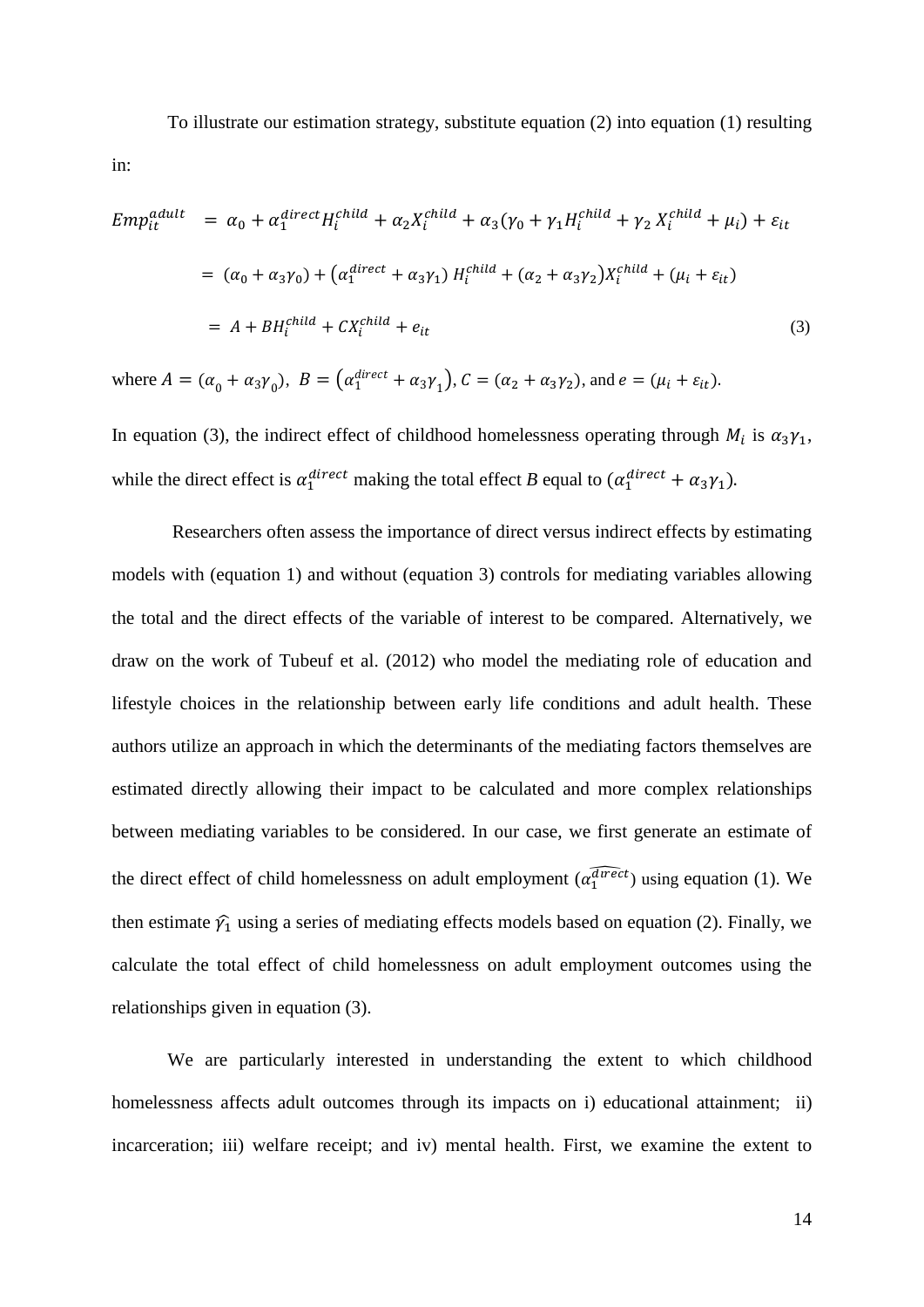which youth disadvantage, i.e. dropping out of secondary school or incarceration between the ages of 16 and 21 years, accounts for the relationship between childhood homelessness and adult employment (see equations 4 and 5 below). Second, we use the panel nature of our data to examine whether or not any link between youth disadvantage and adult employment operates through welfare use or poor mental health in adulthood (see equations 6 and 7 below). Specifically, our mediating factors are given by the following:

$$
Educ_i = \gamma_0^{educ} + \gamma_1^{educ}H_i^{child} + \gamma_2^{educ}X_i^{child} + \mu_i^{educ},
$$
\n(4)

$$
Jail_i = \gamma_0^{jail} + \gamma_1^{jail} H_i^{child} + \gamma_2^{jail} X_i^{child} + \mu_i^{jail}, \qquad (5)
$$

$$
Welf_i = \gamma_0^{welf} + \gamma_1^{welf} H_i^{child} + \gamma_2^{welf} X_i^{child} + \gamma_3^{welf} E duc_i + \mu_i^{welf}, \tag{6}
$$

$$
MH_i = \gamma_0^{MH} + \gamma_1^{MH} H_i^{child} + \gamma_2^{MH} X_i^{child} + \gamma_3^{MH} E duc_i + \mu_i^{MH}.
$$
 (7)

Each of these four mediating effects equations are estimated separately and then combined with estimates derived from the model of adult employment given in equation (1). The combination of estimates from equation (4) and equation (1) yields an estimate of the mediating effect of dropping out of secondary school  $\left(\widehat{\alpha_3 \gamma_1^{educ}}\right)$ , while combining estimates from equation (5) with those of equation (1) provides an estimate of any impact of child homelessness operating through youth incarceration  $(\alpha_3 \gamma_1^{j \bar{\alpha} l})$ .

The mediating effects of adult welfare use and mental health problems are more complex. Individuals' welfare receipt and mental distress are measured after they reach adulthood and have completed their secondary education. Consequently, we are able to distinguish between (i) the extent to which poor mental health accounts for the relationship between childhood homelessness and adult employment i.e.  $\widehat{\alpha_3 \gamma_1^{MH}}$ ; and (ii) the extent to which poor mental health *further* explains the mediating influence of education on the relationship between childhood homelessness and adult employment (i.e. does childhood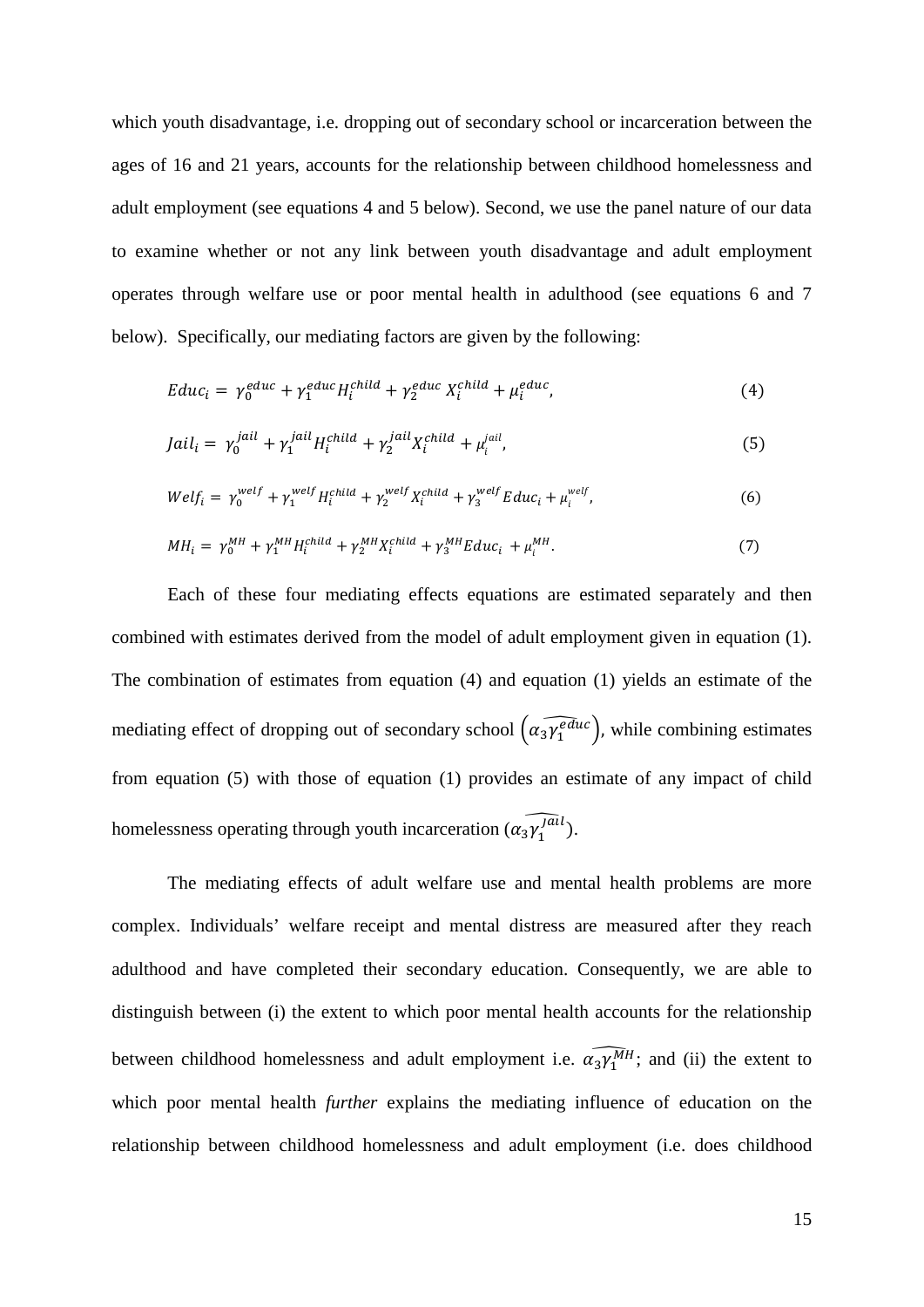homelessness operate on adult employment through education via the influence of welfare dependency or mental health?). Specifically, the overall mediating effect of mental health on the relationship between childhood homelessness, adult employment, and education is given by  $\alpha_3 \gamma_3^{\overline{MH}} \gamma_1^{educ}$ <sup>[4](#page-16-0)</sup>. As we are unable to establish whether individuals' mental health issues and welfare history began before or after any incarceration in adolescence, we omit incarceration from our model of welfare receipt and mental health.

#### *4.2 Identification:*

<u>.</u>

We rely on the panel nature of our data to avoid concerns about reverse causality. Most importantly, we use information about the timing of events to ensure that the individual's welfare receipt and mental distress status are predetermined with respect to their employment patterns.

Our primary empirical challenge will, as usual, be to carefully account for any unobserved heterogeneity which might confound the interpretation of the main variables of interest, childhood homelessness, and the mediating variables. We adopt a multifaceted approach. First, we rely on detailed controls to do much of the work in eliminating any threats to causality. Specifically, in addition to our baseline model which controls for childhood conditions and parental characteristics, we also estimate a second specification that accounts for several indicators of adult disadvantage, including; illegal drug use, risky drinking, adult homelessness, and the number of friends who are homeless. These detailed controls increase the potential for the conditional independence assumption to hold (Rubin 1977). Moreover, they allow us to assess whether there are any lingering impacts of childhood homelessness on the employment of adults experiencing similar degrees of

<span id="page-16-0"></span> $4$  To see this, substitute equation (4), into (7) and then further into equation (1).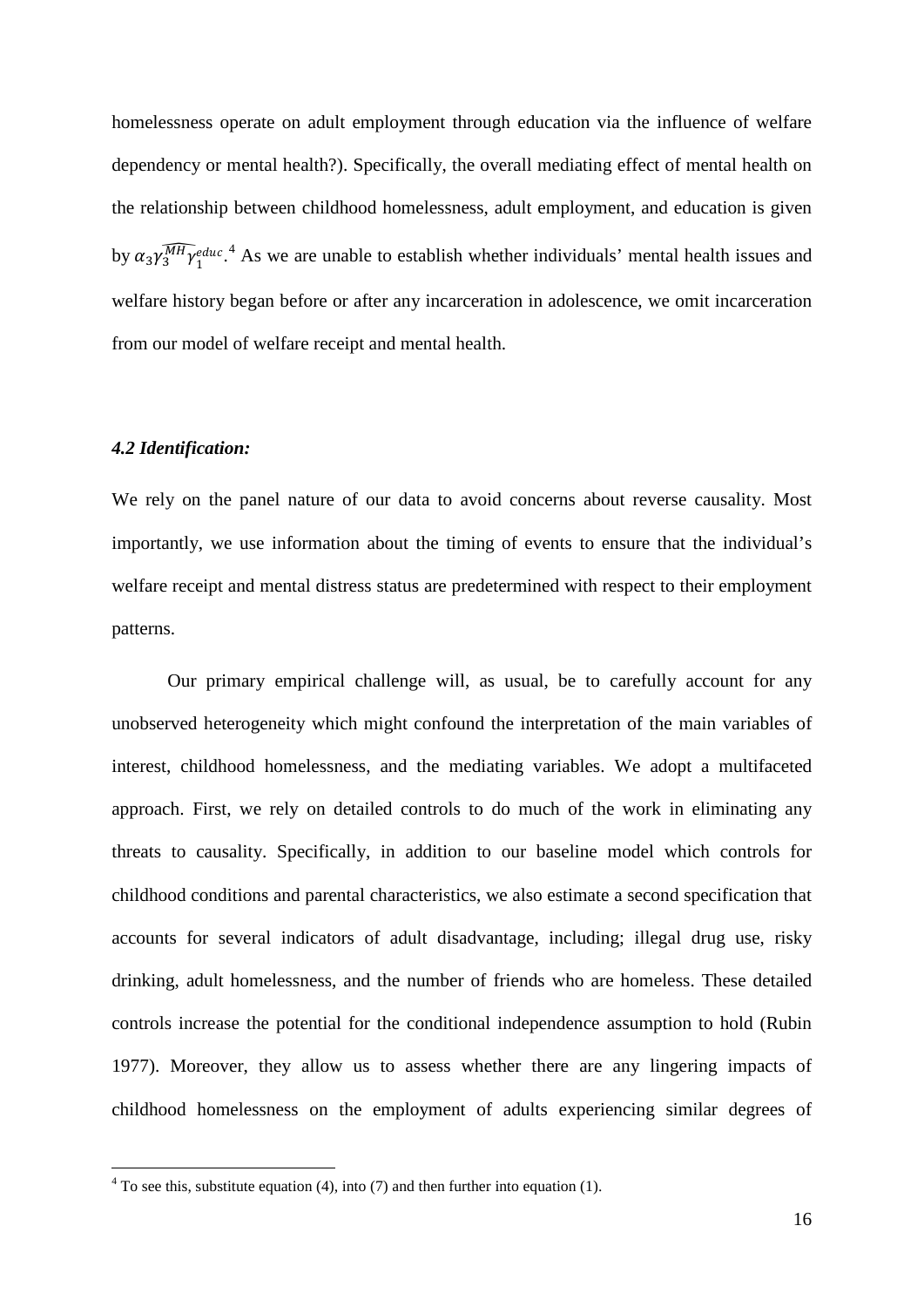economic and social disadvantage. As childhood homelessness may affect adult employment opportunities in part through these indicators of adult disadvantage, controlling for them provides lower bound estimates of the effect of childhood homelessness operating through other channels.

Second, we use a Mundlak (1978) approach in which the means of time-varying variables are used to control for unobserved heterogeneity. This allows us to make weaker identification assumptions than would be required in a random effects model. Moreover, we can use this approach to estimate the impact of the time-invariant variable of childhood homelessness, which would not be possible with fixed-effects estimation, while avoiding the strong and often implausible assumptions underpinning instrumental variables models.

Finally, we conduct a series of robustness checks in which we adopt Lewbel's (2012) approach to control for time-invariant, unobserved heterogeneity. This approach utilizes higher moments of the data to construct instruments, thus providing less reliable and weaker identification power than standard instrumental variables estimation which relies on exclusion restrictions to achieve identification. As a result, we place greater emphasis on the results from the Mundlak specification. We also test the sensitivity of the results to variations in the timing of childhood homelessness i.e. we use a different age cut-off at age 14 years. Results can be found in Section 5.

#### *4.3 Estimation:*

<u>.</u>

We estimate our model of adult employment (equation 1) within a Mundlak framework, using Generalised Least Squares  $(GLS)$ .<sup>[5](#page-17-0)</sup> We cluster our standard errors on the individual in order to account for any autocorrelation induced by having repeated person observations

<span id="page-17-0"></span> $<sup>5</sup>$  As a sensitivity analysis, we also consider the proportion time employed over the last three-and-a-half years</sup> (see section ???).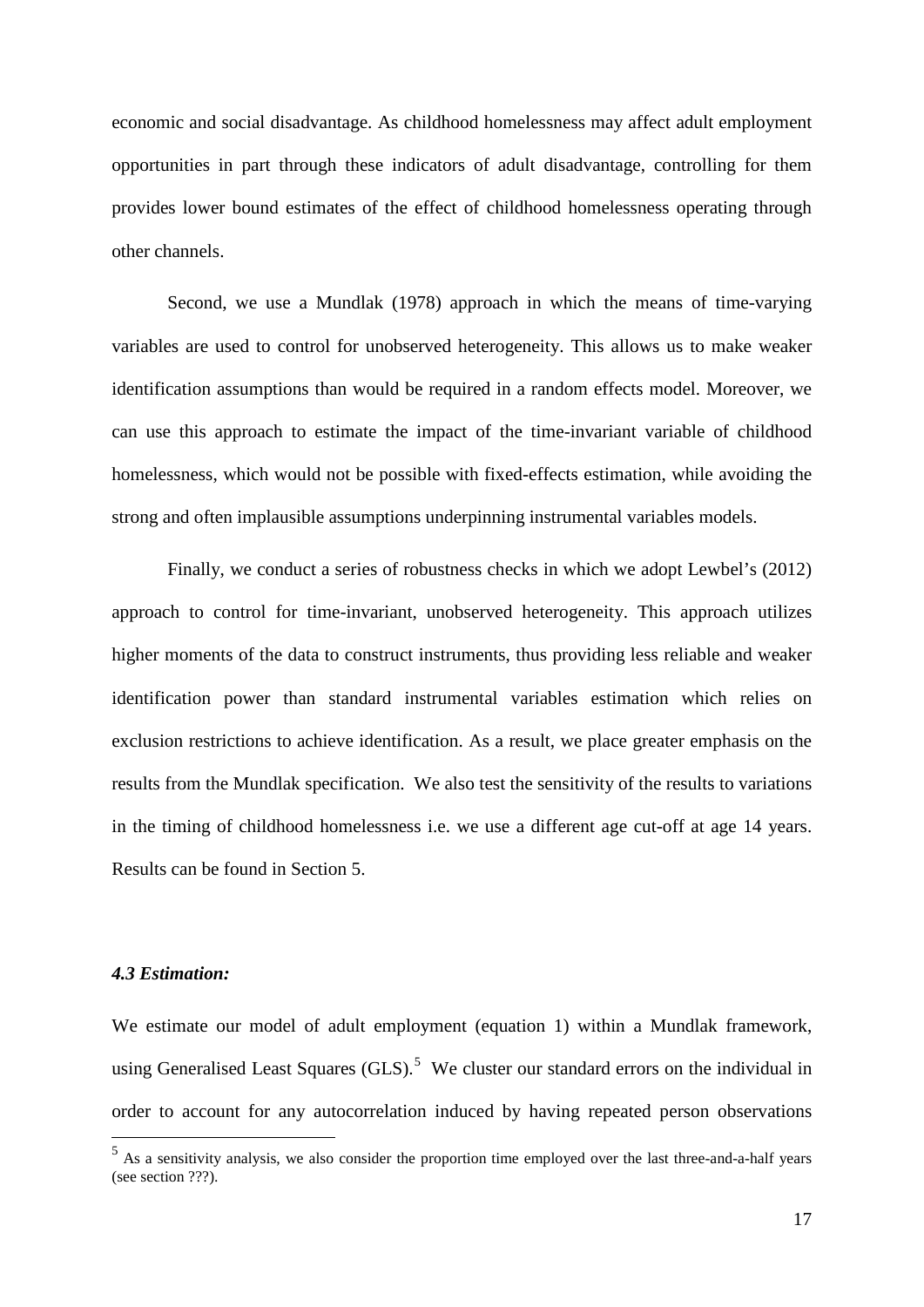across time. We estimate our models of high school completion and youth incarceration equations (4) and (5) respectively, using linear probability models. The determinants of the proportion of the previous two years that individuals' received welfare or was mentally ill (in receipt of DSP for mental illness-related issues (equations 6 and 7) are estimated using OLS. We bootstrap the standard errors for all the estimates of the indirect effects.<sup>[6](#page-18-0)</sup>

### **5. Results**

As previously outlined, our data makes it difficult for us to distinguish between childhood homelessness experienced with the family as opposed to run-away and unaccompanied youth homelessness. These experiences are unlikely to be uniform (Duffield 2001, Miller 2011) although they both imply that the child endures a spell of housing instability for reasons that are beyond their control. Unaccompanied homeless youth may resort to leaving the family home if they face issues such as family conflict and/or emotional, physical or sexual abuse (Duffield 2001).

Thus we proceed to interpret our results with this in mind. The estimated associations between childhood homelessness and adult employment are reported in Table 1, separately for men and women. The first set of results in Columns (1)-(3) presents the associations with minimal control variables (M1). Columns (4)-(6) accounts for the potential confounding effects of childhood adversity and parental disadvantage. We have also accounted for an indicator of primary homelessness in adulthood and the mean of this variable across the six waves. Columns (7)-(9) further accounts adult disadvantage indicators in order to assess the associations once we keep the recent and adult histories of disadvantage in homelessness, peer effects, risky drinking behaviour, and physical health diagnoses, along with longer term measures of these variables constant across our groups of early versus later-in-life homeless.

<u>.</u>

<span id="page-18-0"></span><sup>6</sup> We use 1,000 replications.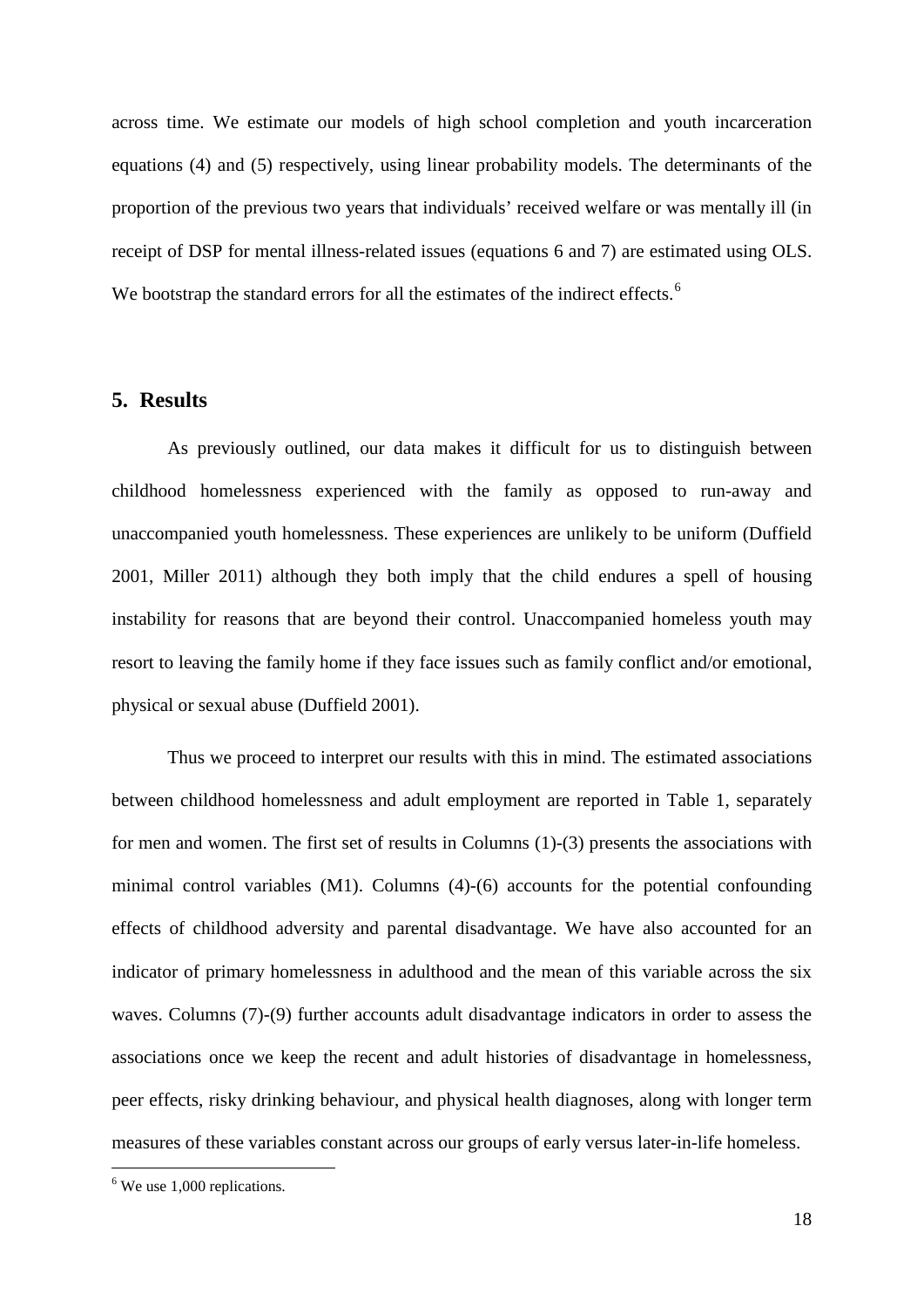As the coefficients presented in Table 1 represent the difference in the employment rates between those who were homeless early in life (before or at the age of 15) and later in life, they can be interpreted as the percentage point difference in the probability of being employed between these two groups.

We find that there is a long-term employment penalty associated with experiencing homelessness earlier compared to later in life. Those who were homeless before or at the age of 15 years are up to approximately 12 percentage points less likely to be employment in adulthood, compared to those who experienced homelessness after the age of 15. The magnitude and statistical precision of this employment penalty applies equally to men and women. This association is substantial given that the overall employment rate in this sample is approximately 25 percent.

A causal interpretation of these results would suggest that if only 12 percent of the childhood homeless had alternatively experienced homelessness later in life, then they would be moved into employment in adulthood, and this would lift the overall employment rate for the whole sample by nearly 50 percent. One rationale for a causal interpretation is provided by Cunha and Heckman's (2010) self-productivity theory, which purports that experiencing disadvantage has negative cumulative effects to human capital – thus those who experience an earlier spell compared to a later spell of disadvantage have lower levels of human capital in adulthood. Another rationale is that an earlier spell of homelessness can have scarring effects if they occur during sensitive or critical periods in one's life – such as disruptions to secondary schooling attainment, which can prevent a person from accumulating further skills or exclude them from participating in the labour market.

However, there are a number of reasons that would prohibit such a causal interpretation. Those who experience homelessness at an earlier age may be fundamentally different to those who experience homelessness at a later age. Johnson (2010) argues that

19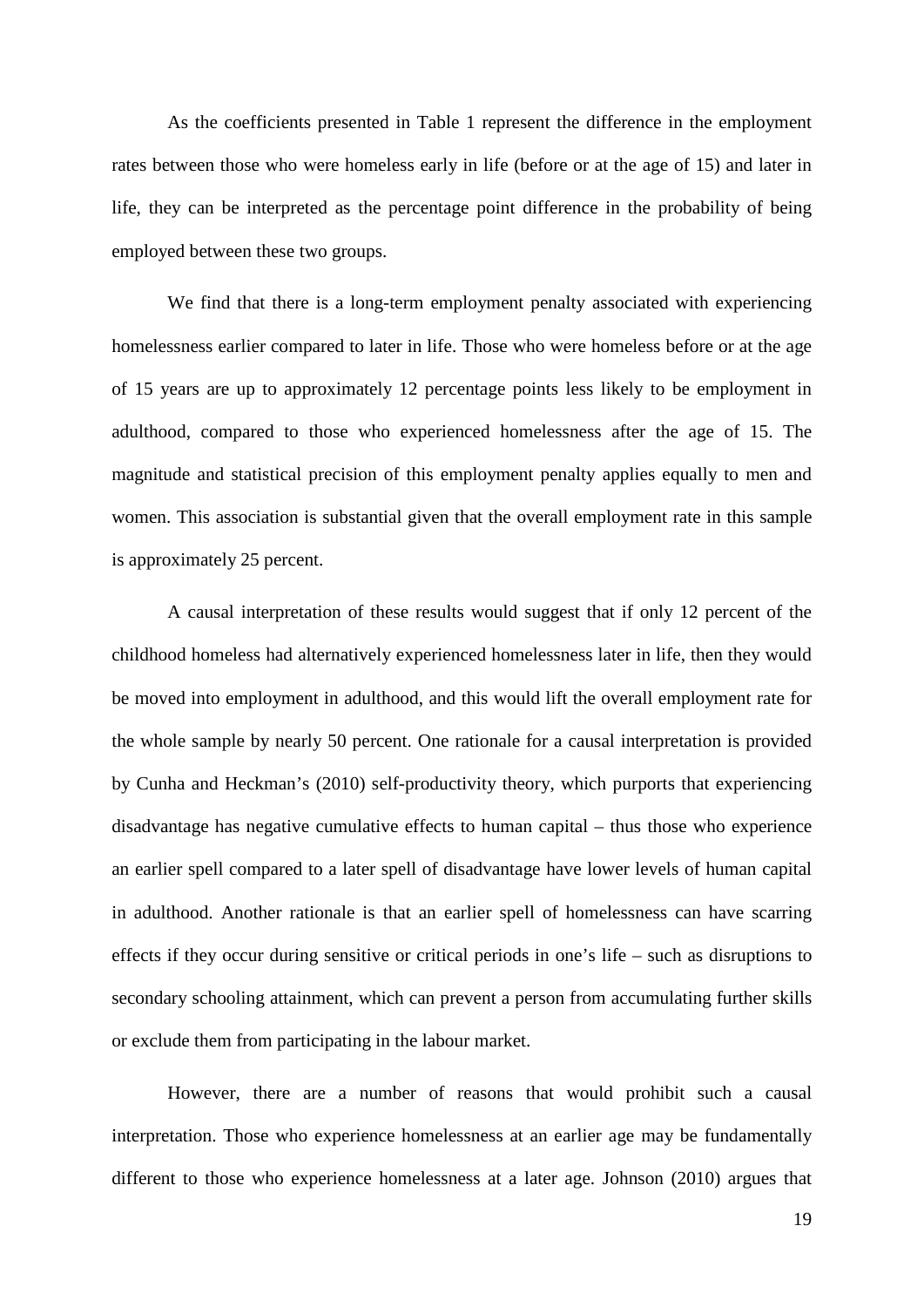there are two main types of children who become homeless before the age of 18 years – 'dissenters' – those who leave the family home because they are rebellious in nature and 'escapers' – those who leave the family home because their family situation is corrosive and discordant. Although, 'run-aways' comprise only part of our sub-sample of early homeless respondents (as some will have become homeless with their families and unfortunately our data does not allow us to clearly distinguish between these sources), these personality traits or childhood adversities may be over-represented in this group compared to those who become homeless later in life. These factors may not only determine early homelessness but also have a direct relationship with adult employment. Thus the potential consequence of this selection issue is that we overestimate the association between childhood homelessness and adult employment.

We control for variables that may proxy for these background characteristics in M2 (Columns (4)-(6)), such as experiences of sexual, physical and emotional abuse, parental incarceration, or drug and alcohol issues as well as indicators for impulsivity such as smoking on a daily basis before the age of 12 years. We also account for whether or not the child was ever in state care, as defined by residential, kin or foster care. Table 1 suggests that these controls indeed account for part of the correlation between childhood homelessness and adult employment. However, this is largely driven by the results for females. The association between childhood homelessness and employment reduces by 4 percentage points and is only statistically significant at the 10 percent level for females. One possible suggestion for this is that the controls are better proxies for underlying characteristics or the primary instigators of childhood homelessness for females compared to males.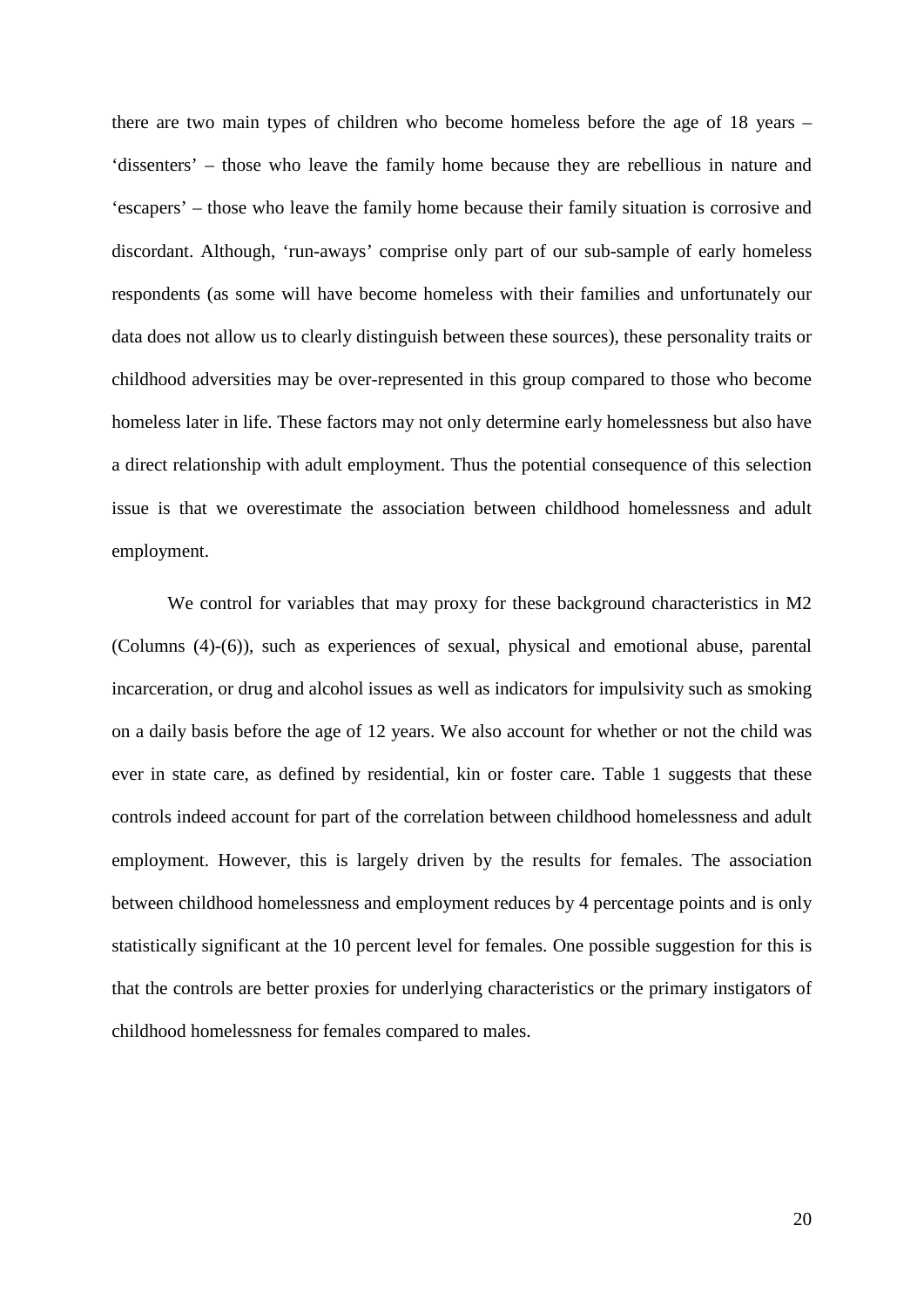### Table 1: Coefficients of the adult employment regressions, separately for men and women

|                                                                                                                              | Basic controls: M1                |                                 |                                          |                                                  | M1 + homelessness vars (M2)                    |                                                       | M2 +adult variables (M3)                        |                                                |                                                      |  |
|------------------------------------------------------------------------------------------------------------------------------|-----------------------------------|---------------------------------|------------------------------------------|--------------------------------------------------|------------------------------------------------|-------------------------------------------------------|-------------------------------------------------|------------------------------------------------|------------------------------------------------------|--|
|                                                                                                                              | All                               | Boys                            | Girls                                    | All                                              | Boys                                           | Girls                                                 | All                                             | Boys                                           | Girls                                                |  |
| Homeless before age 16 years<br>Age<br>Age-squared<br>Aboriginal or Torres Strait Islander                                   | $-0.107***$<br>0.013<br>$-0.000*$ | $-0.088**$<br>$-0.003$<br>0.000 | $-0.117***$<br>$0.035***$<br>$-0.000***$ | $-0.084***$<br>0.013<br>$-0.000*$<br>$-0.126***$ | $-0.083**$<br>$-0.004$<br>0.000<br>$-0.107***$ | $-0.077*$<br>$0.036***$<br>$-0.000***$<br>$-0.142***$ | $-0.068**$<br>0.011<br>$-0.000*$<br>$-0.104***$ | $-0.075**$<br>$-0.002$<br>0.000<br>$-0.101***$ | $-0.053$<br>$0.032***$<br>$-0.000***$<br>$-0.107***$ |  |
| Ever in foster, residential or kin<br>care<br>Experienced emotional abuse as a                                               |                                   |                                 |                                          | $-0.014$                                         | $-0.011$                                       | $-0.020$                                              | $-0.013$                                        | $-0.019$                                       | $-0.025$                                             |  |
| child by any adult living in the<br>same household<br>Experienced sexual abuse as a                                          |                                   |                                 |                                          | 0.003                                            | 0.005                                          | $-0.004$                                              | 0.005                                           | 0.011                                          | 0.002                                                |  |
| child by any adult living in the<br>same household<br>Experienced physical abuse as a                                        |                                   |                                 |                                          | $-0.080***$                                      | $-0.049$                                       | $-0.067*$                                             | $-0.069***$                                     | $-0.031$                                       | $-0.061$                                             |  |
| child by any adult living in the<br>same household<br>Smoked on a daily basis since age                                      |                                   |                                 |                                          | 0.011                                            | 0.018                                          | $-0.012$                                              | 0.01                                            | 0.017                                          | $-0.019$                                             |  |
| 12<br>Either parent had a drinking or<br>problem<br>while                                                                    |                                   |                                 |                                          | 0.000                                            | $-0.006$                                       | 0.021                                                 | 0.002                                           | $-0.009$                                       | 0.013                                                |  |
| gambling<br>respondent was a child<br>Either parent spent time in jail                                                       |                                   |                                 |                                          | 0.013                                            | $-0.007$                                       | 0.031                                                 | 0.011                                           | $-0.007$                                       | 0.037                                                |  |
| while respondent was a child<br>Homeless (primary) in the last 6                                                             |                                   |                                 |                                          | $-0.047$                                         | $-0.013$                                       | $-0.091**$                                            | $-0.028$                                        | $-0.004$                                       | $-0.064$                                             |  |
| months<br>Primary Homeless (mean across                                                                                      |                                   |                                 |                                          | $-0.129**$                                       | $-0.181**$                                     | $-0.032$                                              | $-0.134**$                                      | $-0.179**$                                     | $-0.051$                                             |  |
| six waves)<br>are                                                                                                            |                                   |                                 |                                          | 0.067                                            | 0.118                                          | $-0.028$                                              | 0.063                                           | 0.104                                          | 0.031                                                |  |
| Some or most friends<br>homeless in last 6 months<br>Risky drinking behaviour in the last<br>6 months (>2 standard drinks at |                                   |                                 |                                          |                                                  |                                                |                                                       | $-0.007$                                        | $-0.011$                                       | $-0.004$                                             |  |
| least 3 days a week)<br>Diagnosed with a physical health                                                                     |                                   |                                 |                                          |                                                  |                                                |                                                       | $0.052***$<br>0                                 | $0.053**$                                      | 0.053                                                |  |
| problem in the last 6 months                                                                                                 |                                   |                                 |                                          |                                                  |                                                |                                                       |                                                 | 0.031                                          | $-0.067$                                             |  |
| Relationship status (single)<br>Any children under the age of 4<br>Friends are homeless (mean across                         |                                   |                                 |                                          |                                                  |                                                |                                                       | $-0.036$<br>$-0.051$                            | $-0.057$<br>$-0.011$                           | 0<br>$-0.094**$                                      |  |
| six waves)<br>Risky drinking (mean across six                                                                                |                                   |                                 |                                          |                                                  |                                                |                                                       | $-0.306***$                                     | $-0.318***$                                    | $-0.279**$                                           |  |
| waves)<br>Physical health (mean across five                                                                                  |                                   |                                 |                                          |                                                  |                                                |                                                       | $-0.065$                                        | $-0.023$                                       | $-0.203***$                                          |  |
| waves)<br>Relationship status (single) (mean                                                                                 |                                   |                                 |                                          |                                                  |                                                |                                                       | $-0.076$                                        | $-0.115$                                       | $-0.003$                                             |  |
| across five waves)<br>Any children under the age of 4                                                                        |                                   |                                 |                                          |                                                  |                                                |                                                       | $-0.038$                                        | 0.023                                          | $-0.045$                                             |  |
| (mean across five waves)                                                                                                     |                                   |                                 |                                          |                                                  |                                                |                                                       | $-0.085*$                                       | 0.081                                          | $-0.085$                                             |  |
| Wave=2                                                                                                                       | $0.046***$                        | $0.065***$                      | 0.02                                     | $0.046***$                                       | $0.064***$                                     | 0.021                                                 | $0.045***$                                      | $0.061***$                                     | 0.022                                                |  |
| wave=3                                                                                                                       | $0.052***$                        | $0.054**$                       | $0.050**$                                | $0.052***$                                       | $0.052**$                                      | $0.051**$                                             | $0.051***$                                      | $0.048*$                                       | $0.054**$                                            |  |
| $wave = 4$                                                                                                                   | $0.056***$                        | $0.068***$                      | 0.041                                    | $0.057***$                                       | $0.067***$                                     | $0.042*$                                              | $0.055***$                                      | $0.062**$                                      | $0.045*$                                             |  |
| Wave=5                                                                                                                       | $0.050***$                        | $0.063**$                       | 0.033                                    | $0.050***$                                       | $0.060**$                                      | 0.034                                                 | $0.048**$                                       | $0.054**$                                      | 0.037                                                |  |
| $wave = 6$                                                                                                                   | $0.048**$                         | $0.063**$                       | 0.027                                    | $0.048**$                                        | $0.062**$                                      | 0.029                                                 | $0.047**$                                       | $0.053**$                                      | 0.036                                                |  |
| Number of observations                                                                                                       | 4218                              | 2438                            | 1780                                     | 4218                                             | 2438                                           | 1780                                                  | 4218                                            | 2438                                           | 1780                                                 |  |
| R-squared                                                                                                                    | 0.015                             | 0.022                           | 0.019                                    | 0.038                                            | 0.035                                          | 0.054                                                 | 0.062                                           | 0.054                                          | 0.097                                                |  |

Notes: Population consists of an unbalanced panel of individuals aged between (and inclusive of) 21 to 54 years from the Journeys home survey. The number of person observations is 750 for all, 436 for males, and 314 for females. The standard errors have been clustered at the individual level. \* p<0.1, \*\* p<0.05, \*\*\* p<0.01

On the other hand, the different reasons that give rise to an early versus later spell of homelessness may lead us to underestimate the results. Those who experience an early spell may have encountered family-background issues, which are largely outside the control of the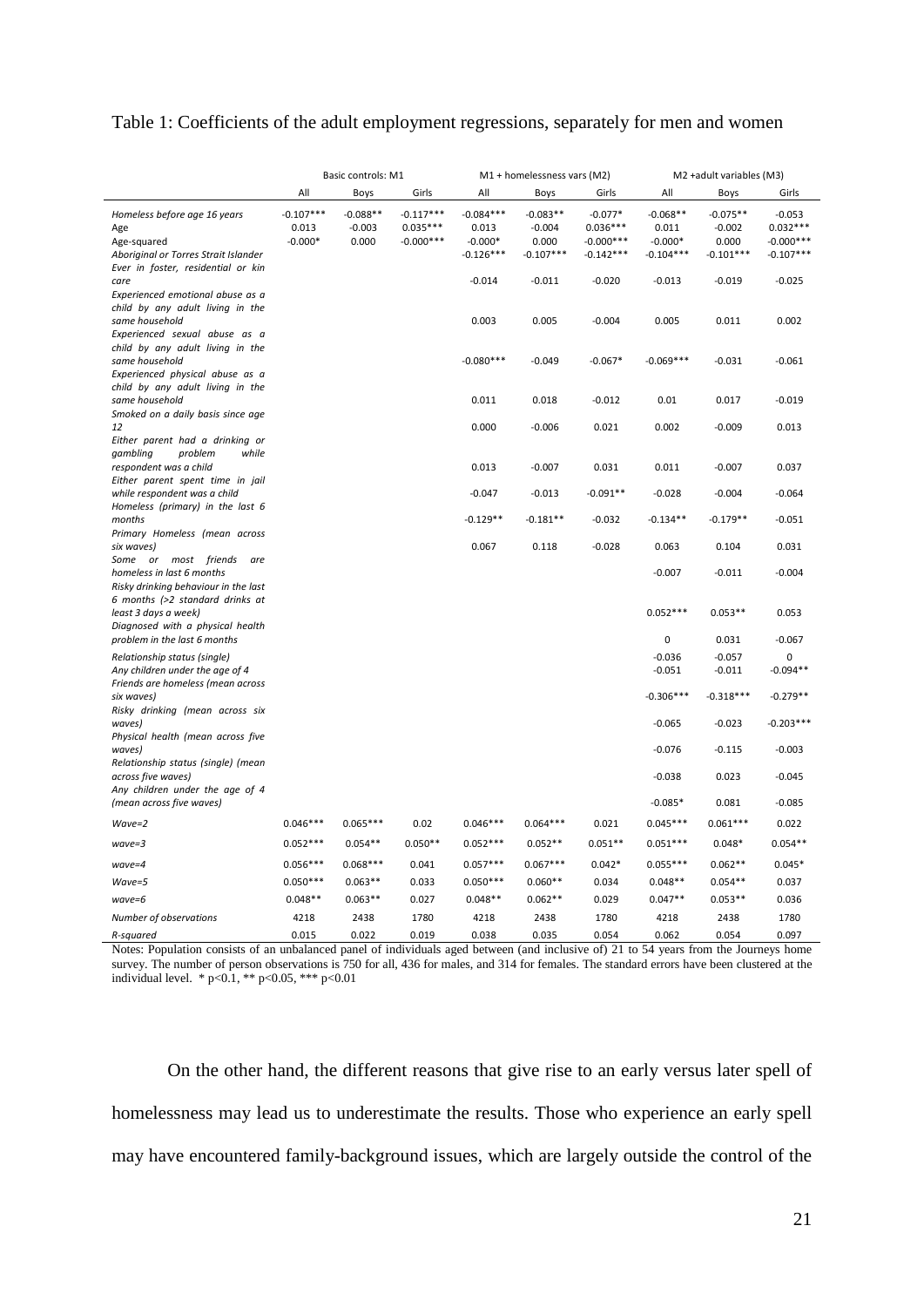individual. In contrast, those who experience homelessness later in life may have more individual-related issues, such as alcohol-related issues or physical disability. To ensure that later-life factors are constant across our two groups, we also account for adult indicators of disadvantage. Table 1 (Columns (7)-(9)) show that the association between childhood homelessness and adult employment reduce slightly yet again, in a more pronounced way for females than males where the total effect of childhood homelessness is no longer statistically significant for females. However interestingly, for females, the magnitude of the employment penalty associated with childhood homelessness is close to the penalty associated with being a victim of sexual abuse or having parents who were incarcerated during the respondent's childhood.

Turning to another key research question, Table 2 presents the direct and indirect effects of childhood homelessness on adult employment via key mediating factors. As outlined in Equations (4) to (7) in the methodology section, we estimate four separate mediating effects equations and substitute them into Equation (1) in order to derive the coefficient of indirect effects. The direct effects (Columns (3), (6) and (9)) refer to the direct association between childhood homelessness and adult employment once we control for the mediating factor/s in the regression and the indirect effects are presented in Columns (2), (5) and (8). Columns (4), (7) and (10) present the proportion of the total effect that is explained by the indirect effect. As before, we present these estimates separately for men and women. Further, we estimate two sets of presents – one that does not control for adult controls as presented in Panel A and regressions that do control for adult controls in Panel B.

The coefficients of indirect effects can be interpreted as the percentage point gap in employment rates between those who were homeless early versus later in life that is associated with the former group's higher secondary school drop-out rate or level of incarceration, for example. Note that the addition of the direct and indirect effects for the first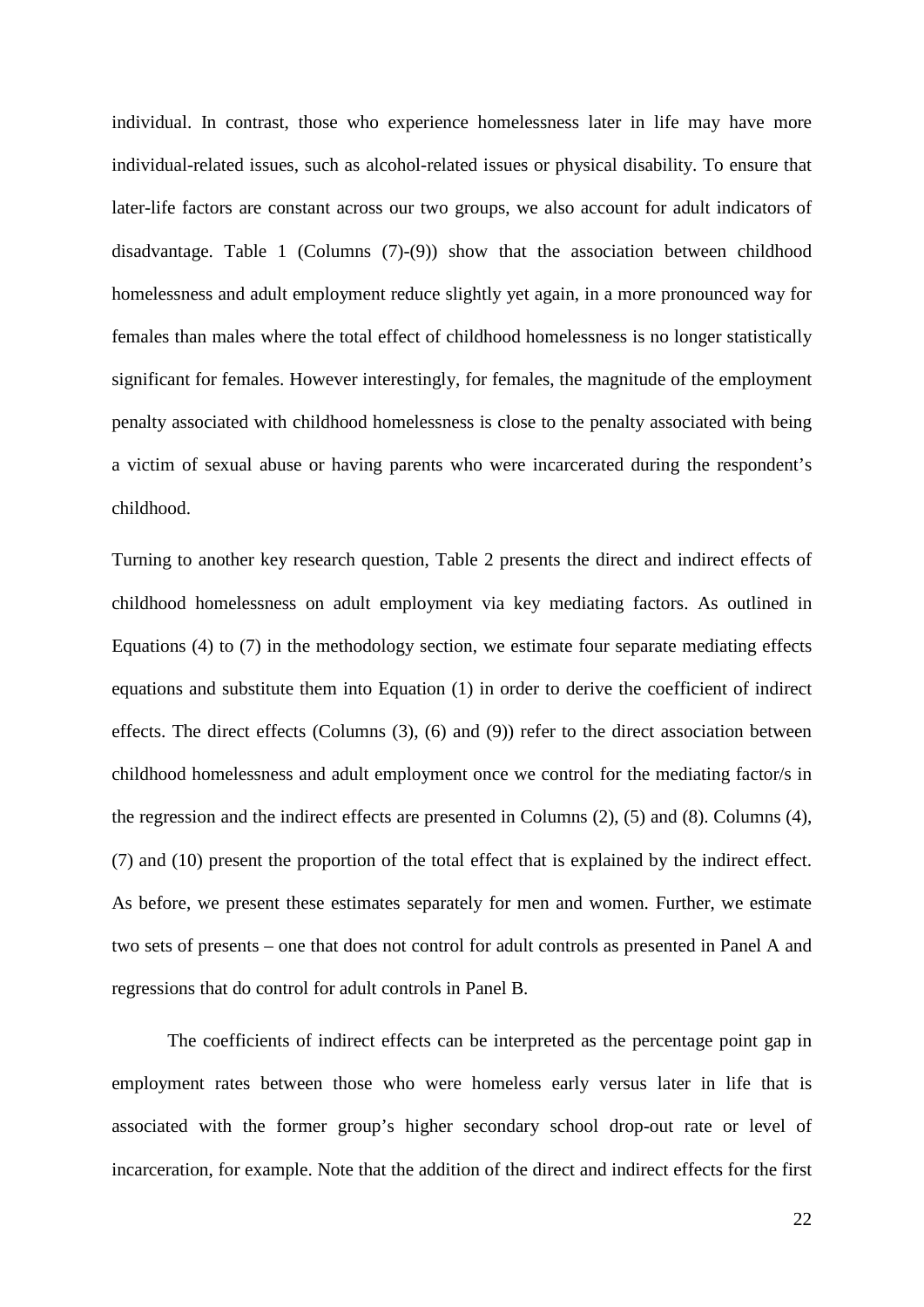two rows within each sub-sample equals to the total effect of childhood homelessness on adult employment. This coefficient is also presented in Table 1. For the remaining rows in Table 2, we present the two-tiered indirect effects, for example, the association between childhood homelessness and adult employment via welfare dependence or mental illness as well as the association between education, childhood homelessness and adult employment via welfare and mental illness.

Table 2: Estimates of the indirect and direct effects (of childhood homelessness before or at the age of 15 years), separately for men and women

|                                                                                                                          | All       |             |        |          | Boys      |           | Girls     |          |        |
|--------------------------------------------------------------------------------------------------------------------------|-----------|-------------|--------|----------|-----------|-----------|-----------|----------|--------|
|                                                                                                                          | Indirect/ |             |        |          |           | Indirect/ | Indirect/ |          |        |
|                                                                                                                          | Indirect  | Direct      | Total  | Indirect | Direct    | Total     | Indirect  | Direct   | Total  |
| Panel A: Regression results where the total effects model includes no adult controls (except for homelessness variables) |           |             |        |          |           |           |           |          |        |
| Educ and Jail separately                                                                                                 |           |             |        |          |           |           |           |          |        |
| H on Y via educ                                                                                                          | $-0.026$  | $-0.058**$  | 30.849 | $-0.021$ | $-0.061*$ | 25.88     | $-0.030$  | $-0.047$ | 38.847 |
| H on Y via jail                                                                                                          | $-0.010$  | $-0.074***$ | 11.997 | $-0.018$ | $-0.065*$ | 21.99     | $-0.011$  | $-0.065$ | 14.428 |
| Two-tiered effects                                                                                                       |           |             |        |          |           |           |           |          |        |
| H on Y via welfare (controlling for                                                                                      |           |             |        |          |           |           |           |          |        |
| educ)                                                                                                                    | $-0.015$  | $-0.045*$   | 17.542 | $-0.010$ | $-0.054$  | 11.88     | $-0.025$  | $-0.022$ | 32.349 |
| H on Y via educ via welfare                                                                                              | $-0.005$  |             | 5.851  | $-0.002$ |           | 1.91      | $-0.011$  |          | 14.845 |
| H on Y via educ (controlling for                                                                                         |           |             |        |          |           |           |           |          |        |
| welfare)                                                                                                                 | $-0.021$  |             | 24.325 | $-0.020$ |           | 23.07     | $-0.019$  |          | 24.295 |
| H on Y via mental illness                                                                                                |           |             |        |          |           |           |           |          |        |
| (controlling for educ)                                                                                                   | $-0.009$  | $-0.049*$   | 11.225 | $-0.001$ | $-0.060*$ | 1.67      | $-0.014$  | $-0.033$ | 17.856 |
| H on Y via educ via mental illness                                                                                       | $-0.002$  |             | 2.435  | $-0.001$ |           | 1.01      | $-0.002$  |          | 3.028  |
| H on Y via educ (controlling for                                                                                         |           |             |        |          |           |           |           |          |        |
| mental illness)                                                                                                          | $-0.024$  |             | 28.191 | $-0.020$ |           | 24.78     | $-0.027$  |          | 35.554 |
| Panel B: Regression results where the total effects model includes adult controls (as well as homelessness variables)    |           |             |        |          |           |           |           |          |        |
| Educ and Jail separately                                                                                                 |           |             |        |          |           |           |           |          |        |
| H on Y via educ                                                                                                          | $-0.025$  | $-0.043$    | 36.662 | $-0.020$ | $-0.054$  | 27.21     | $-0.025$  | $-0.027$ | 47.754 |
| H on Y via jail                                                                                                          | $-0.009$  | $-0.059**$  | 12.572 | $-0.016$ | $-0.060$  | 20.79     | $-0.011$  | $-0.041$ | 20.850 |
| Two-tiered effects                                                                                                       |           |             |        |          |           |           |           |          |        |
| H on Y via welfare (controlling for                                                                                      |           |             |        |          |           |           |           |          |        |
| educ)                                                                                                                    | $-0.008$  | $-0.036$    | 12.201 | $-0.007$ | $-0.050$  | 8.52      | $-0.017$  | $-0.011$ | 31.242 |
| H on Y via educ via welfare                                                                                              | $-0.004$  |             | 6.142  | $-0.001$ |           | 1.67      | $-0.009$  |          | 16.254 |
| H on Y via educ (controlling for                                                                                         |           |             |        |          |           |           |           |          |        |
| welfare)                                                                                                                 | $-0.020$  |             | 29.567 | $-0.019$ |           | 24.58     | $-0.017$  |          | 31.600 |
| H on Y via mental illness                                                                                                |           |             |        |          |           |           |           |          |        |
| (controlling for educ)                                                                                                   | $-0.008$  | $-0.035$    | 11.382 | $-0.001$ | $-0.053$  | 0.83      | $-0.011$  | $-0.016$ | 21.621 |
| H on Y via educ via mental illness                                                                                       | $-0.002$  |             | 2.469  | 0.000    |           | 0.63      | $-0.002$  |          | 3.496  |
| H on Y via educ (controlling for                                                                                         |           |             |        |          |           |           |           |          |        |
| mental illness)                                                                                                          | $-0.023$  |             | 33.912 | $-0.020$ |           | 26.55     | $-0.023$  |          | 43.947 |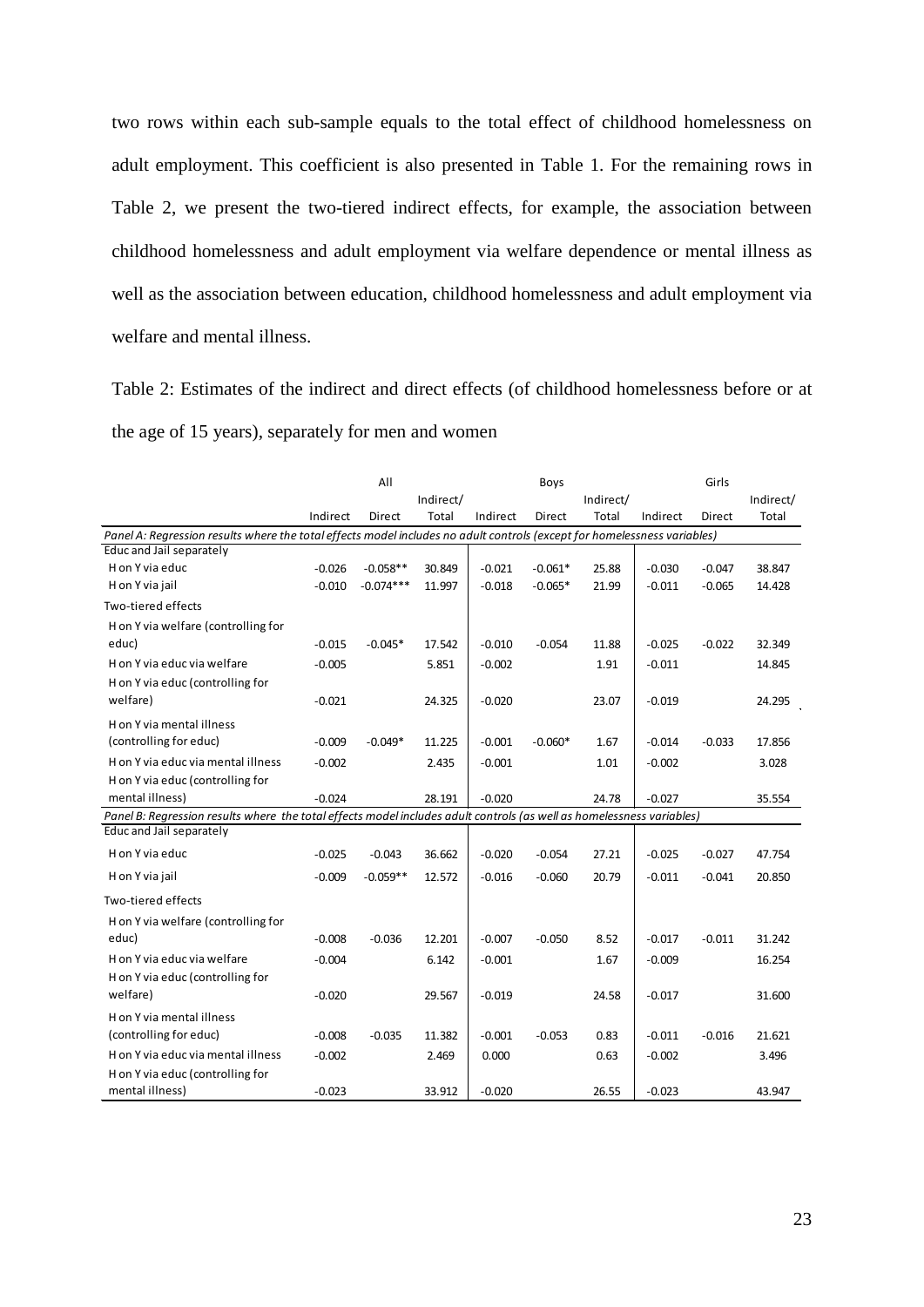We find that educational disruption is instrumental in explaining the gap in adult employment rates between those who were homeless early versus later in life. In fact, dropping out of secondary school explains approximately one third of the overall association, and is statistically significant. For men, this educational disruption explains just over a quarter of the association, and for women, it explains over one third of the association.

We also find important gender differences in the mediating influences of incarceration in youth, which tends to matter primarily for men and welfare use, which tends to matter primarily for women. Interestingly, there is no evidence to suggest that mental health issues play a mediating role for either men or women.

\*\*\* to be completed\*\*\*

## **6. Robustness**

We utilize a method that relies on internal instruments based on simple functions of the model's data to address the underlying correlation between childhood disadvantage and outcomes that is potentially (partly) attributable to unobserved influences (Lewbel 2012). This approach essentially places conditions upon the higher moments in order to identify the model. Recently, there have been a number of authors who have used this approach to address endogeneity or measurement error issues and move their empirical analyses closer to assessing causal impacts (Sabia 2007, Welsch and Zimmer 2010, Drichoutis, Nayga Jr et al. 2012, Denny and Oppedisano 2013, Brown 2014).

More specifically, identification in Lewbel's approach is achieved by exploiting heteroskedasticity in the first stage regression, (which in our case is the homelessness variable regressed on a vector of exogenous variables, X, and an error term,  $\tau_i$ ) to provide identification in the second stage regression, which is the adult employment equation. Note that Lewbel also allows for additional endogenous variables in the model, which in our case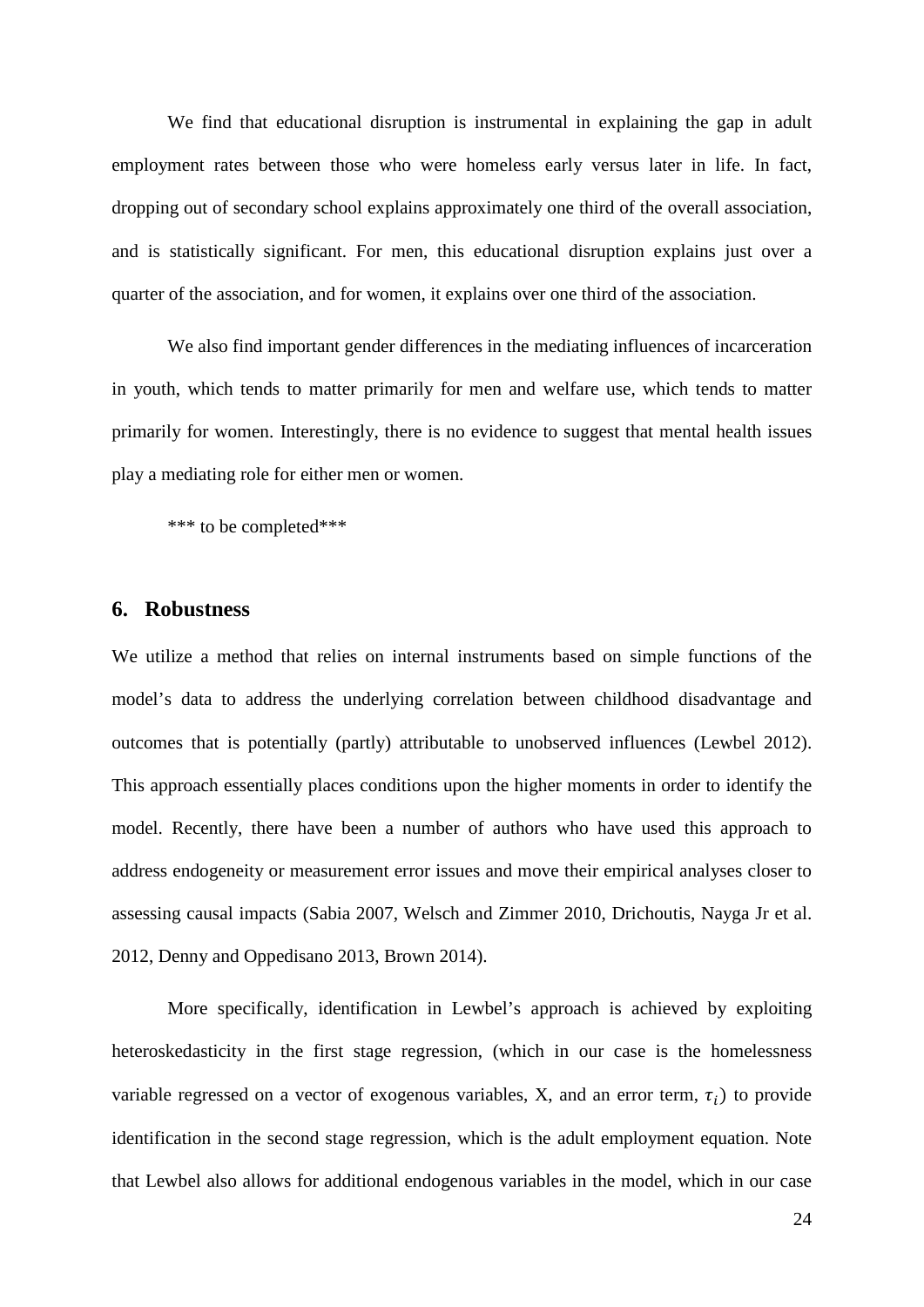will be our mediating variable equations. In our model, we apply the Breusch-Pagan test of heteroskedasticity and strongly reject the null of homoskedaticity, with a p-value of 0.01.

Given the presence of heteroskedasticity, Lewbel shows that Two-Stage Least Squares (2SLS) estimation is possible in the absence of external instruments. However, this approach provides for less reliable and statistically weaker than identification based on the coefficient zero restrictions.

Table 4: Estimates of the direct and indirect effects from the Lewbel model (of childhood homelessness before or at the age of 15), separately for men and women

|                                                  | All      |          |          | Boys     |          |          | Girls    |          |          |
|--------------------------------------------------|----------|----------|----------|----------|----------|----------|----------|----------|----------|
|                                                  | Indirect | Direct   | Total    | Indirect | Direct   | Total    | Indirect | Direct   | Total    |
|                                                  |          |          |          |          |          |          |          |          |          |
| Educ and Jail separately                         |          |          |          |          |          |          |          |          |          |
| H on Y via educ                                  | $-0.011$ | $-0.046$ | $-0.057$ | $-0.016$ | $-0.058$ | $-0.074$ | $-0.005$ | $-0.003$ | $-0.008$ |
| H on Y via jail                                  | $-0.014$ | $-0.051$ | $-0.065$ | $-0.026$ | $-0.064$ | $-0.090$ | $-0.003$ | $-0.023$ | $-0.025$ |
|                                                  |          |          |          |          |          |          |          |          |          |
| Two-tiered effects                               |          |          |          |          |          |          |          |          |          |
| H on Y via welfare (controlling for jail)        | $-0.001$ | $-0.061$ | $-0.072$ | 0.003    | $-0.059$ | $-0.077$ | $-0.013$ | 0.001    | $-0.015$ |
| H on Y via jail via welfare                      | $-0.001$ |          |          | 0.000    |          |          | 0.001    |          |          |
| H on Y via jail (controlling for welfare)        | $-0.009$ |          |          | $-0.022$ |          |          | $-0.004$ |          |          |
|                                                  |          |          |          |          |          |          |          |          |          |
| H on Y via welfare (controlling for educ)        | $-0.005$ | $-0.052$ | $-0.066$ | $-0.003$ | $-0.062$ | $-0.087$ | $-0.010$ | 0.013    | $-0.009$ |
| H on Y via educ via welfare                      | $-0.004$ |          |          | $-0.004$ |          |          | $-0.002$ |          |          |
| H on Y via educ (controlling for welfare)        | $-0.005$ |          |          | $-0.018$ |          |          | $-0.010$ |          |          |
|                                                  |          |          |          |          |          |          |          |          |          |
| H on Y via mental illness (controlling for jail) | $-0.018$ | $-0.032$ | $-0.067$ | $-0.011$ | $-0.039$ | $-0.087$ | $-0.005$ | $-0.020$ | $-0.028$ |
| H on Y via jail via mental illness               | 0.005    |          |          | 0.014    |          |          | $-0.001$ |          |          |
| H on Y via jail (controlling for mental illness) | $-0.023$ |          |          | $-0.052$ |          |          | $-0.002$ |          |          |
|                                                  |          |          |          |          |          |          |          |          |          |
| H on Y via mental illness (controlling for educ) | $-0.009$ | $-0.032$ | $-0.057$ | 0.001    | $-0.046$ | $-0.068$ | $-0.004$ | 0.000    | $-0.013$ |
| H on Y via educ via mental illness               | $-0.001$ |          |          | $-0.002$ |          |          | 0.000    |          |          |
| H on Y via educ (controlling for mental illness) | $-0.015$ |          |          | $-0.021$ |          |          | $-0.009$ |          |          |

The key assumptions required in this model include: 1) the regressors, X (excluding the homelessness and mediating variables), are uncorrelated with the errors in both the first stage and second stage equations 2) heteroskedastic error terms in the first stage, as stated above, and 3) the regressors need to be uncorrelated with the product of the heteroskedastic errors. Intuitively, we can interpret this last condition as saying that the unobserved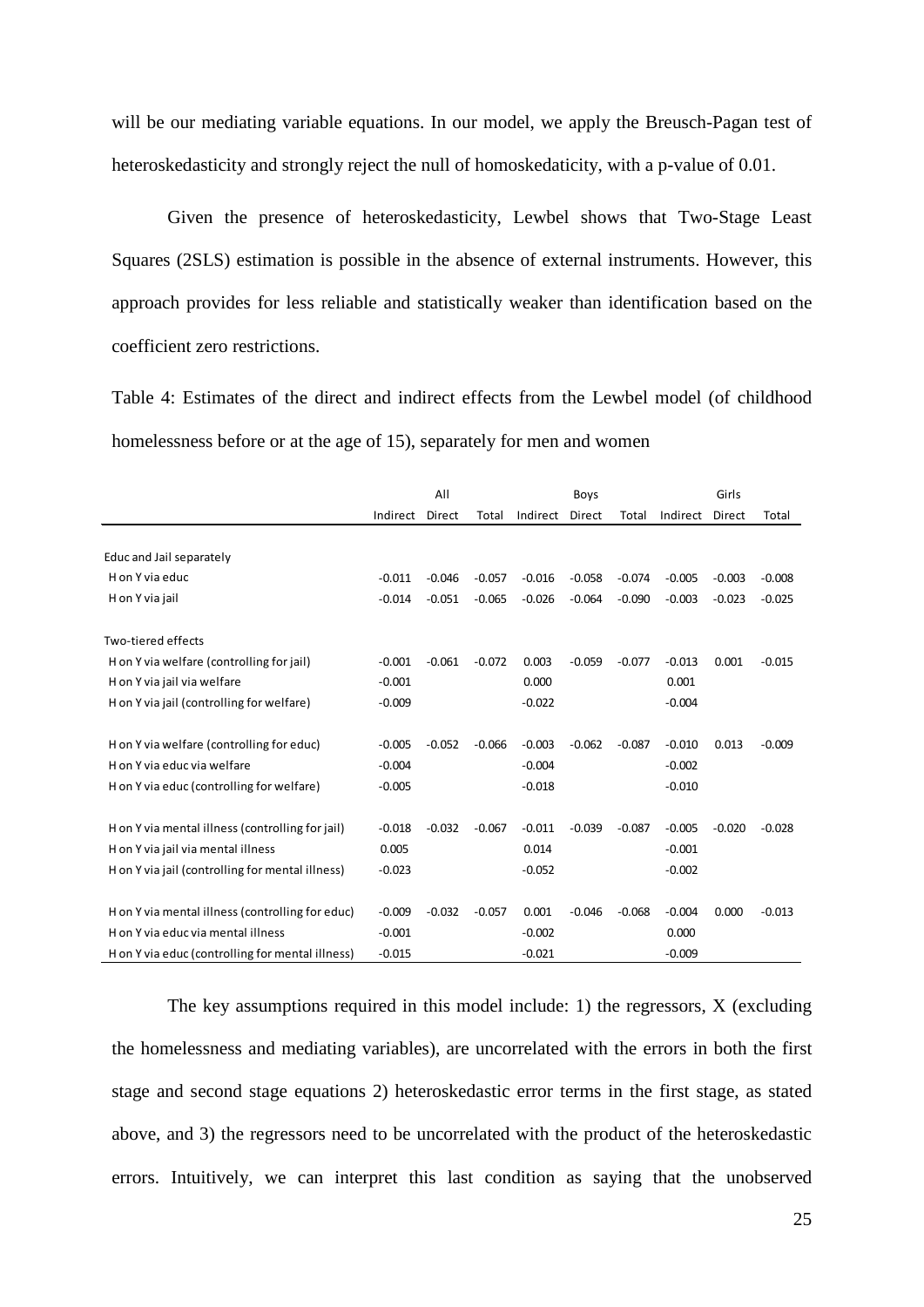employment penalty, such as discrimination to an unobservable trait, such as poor social skills, for example, is uncorrelated to the vector of X controls.

\*\*\* to be completed\*\*\*

# **7. Conclusions**

The objective of this paper was to assess how the timing of homelessness affects adult employment outcomes. Also, we set out to assess the importance of alternative pathways that potentially link childhood homelessness and adult employment. We find that educational disruption is instrumental in explaining the gap in adult employment rates between those who were homeless early versus later in life. In fact, dropping out of secondary school explains approximately one third of the overall association, and is statistically significant. For men, this educational disruption explains just over a quarter of the association, and for women, it explains over one third of the association.

We also find important gender differences in the mediating influences of incarceration in youth, which tends to matter primarily for men and welfare use, which tends to matter primarily for women. Interestingly, there is no evidence to suggest that mental health issues play a mediating role for either men or women.

\*\*\* to be completed\*\*\*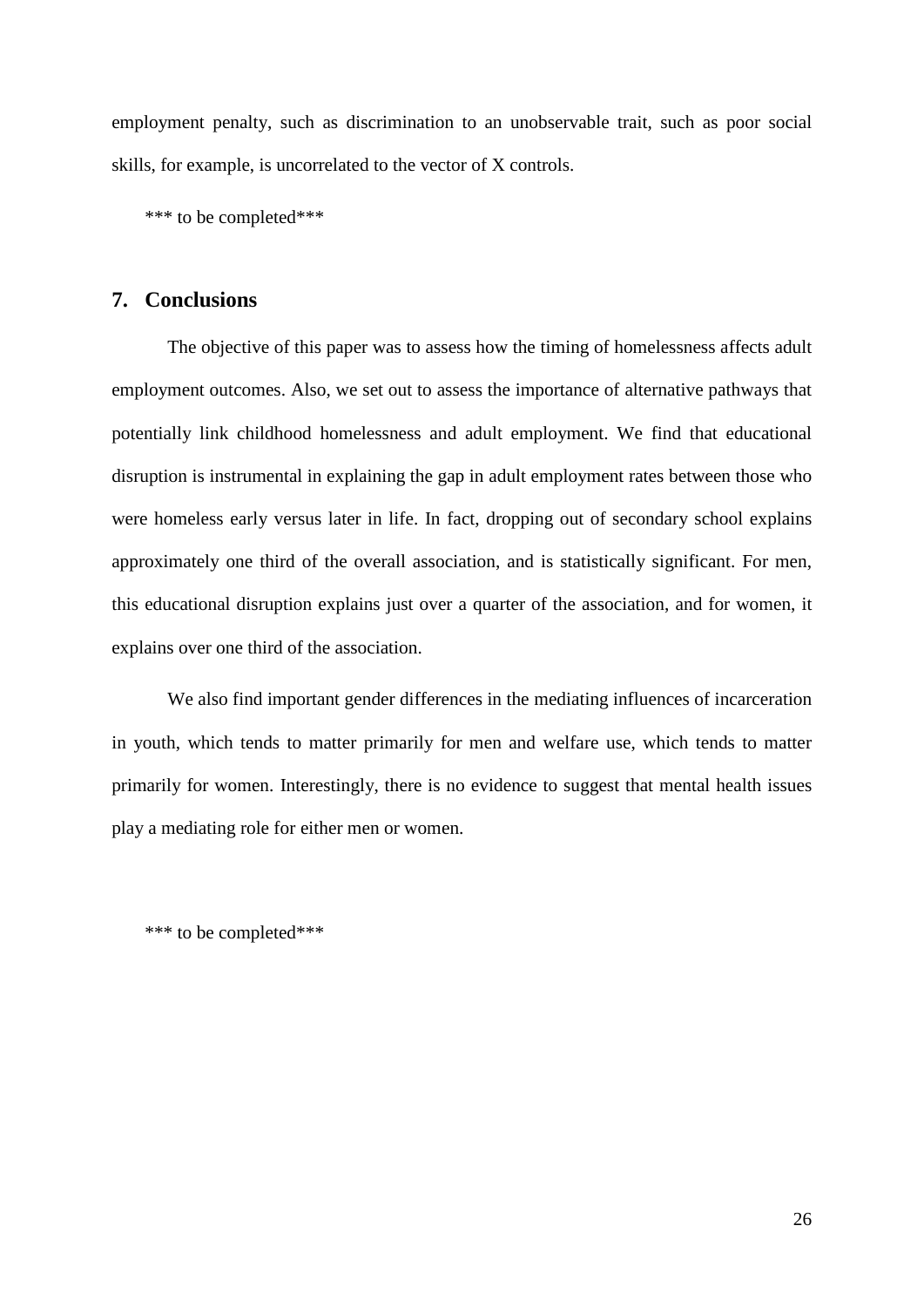### **References**

- Case, A, Fertig, A, and Paxson, C (2005) "The Lasting Impact of Childhood Health and Circumstances" *Journal of Health Economics* Vol. 24(2005), pp. 365-389.
- Currie, J (2009) "Healthy, Wealthy, and Wise: Socioeconomic Status, Poor Health in Childhood, and Human Capital Development" *Journal of Economic Literature* Vol 47(1), pp. 87-122.
- Currie, J, Teakin, E (2012) "Understanding the Cycle: Child Maltreatment and Future Crime" *The Journal of Human Resources* Vol. 47(2) pp. 509-549.
- Curtis, MA, Corman, H, Noonan, K, & Reichman, N (2011), "Life Shocks and Homelessness", NBER Working Paper 16826, February.
- Duncan, GJ, Brooks-Gunn (Eds.) (1997) *Consequences of Growing Up Poor* New York: Russell Sage Foundation.
- Duncan, GJ, Zoil-Guest, KM, Kalil, AK (2010) "Early-Childhood Poverty and Adult Attainment, Behavior, and Health" *Child Development,* Vol. 81(1), pp. 306-325.
- Flouri, E Buchanan, A (2004) "Childhood Families of Homeless and Poor Adults in Britain: A Prospective Study" *Journal of Economic Psychology* Vol. 25, pp. 1 – 14.
- Gould, TE & Williams, AR (2010) Family Homelessness: An Investigation of Structural Effects, *Journal of Human Behavior in the Social Environment* 20:2, 170-192.
- Grant, R, Gracy, D, Goldsmith, G, Shapiro, A, Redlener, IE (2013) "Twenty-Five Years of Child and Family Homelessness: Where are We Now?" *American Journal of Public Health* Supplement 2, Vol. 103(S2), pp. e1 – e10.
- Gregg, P, Machin S (2000) "Child Development and Success or Failure in the Youth Labor Market" in *Youth Unemployment and Joblessness in Advanced Countries"* DG Blanchflower and RB Freeman (eds.). Chicago, IL: University of Chicago Press, pp. 247-288.
- Haveman, R, Wolfe, B (1995) "he Determinants of Children's Attainments: A Review of Methods and Findings" *Journal of Economic Literature*, December, Vol. 33, pp. 1829-1878.
- Islam, TMT (2013) "Childhood Neighborhood Conditions and the Persistence of Adult Income" *Regional Science and Urban Economics* Vol. 43, pp. 684-693*.*
- Kautz, T, Heckman, JJ, Diris, R, ter Weel, B, Borghans, L (2014) "Fostering and Measuring Skills: Improving Cognitive and Non-Cognitive Skills to Promote Lifetime Success", NBER Working Paper 20749 December 2014.
- Lee, BA, Tyler, KA, & Wright, JD (2010), 'The New Homelessness Revisited', *Annual Review of Sociology*, 36,. 501-521.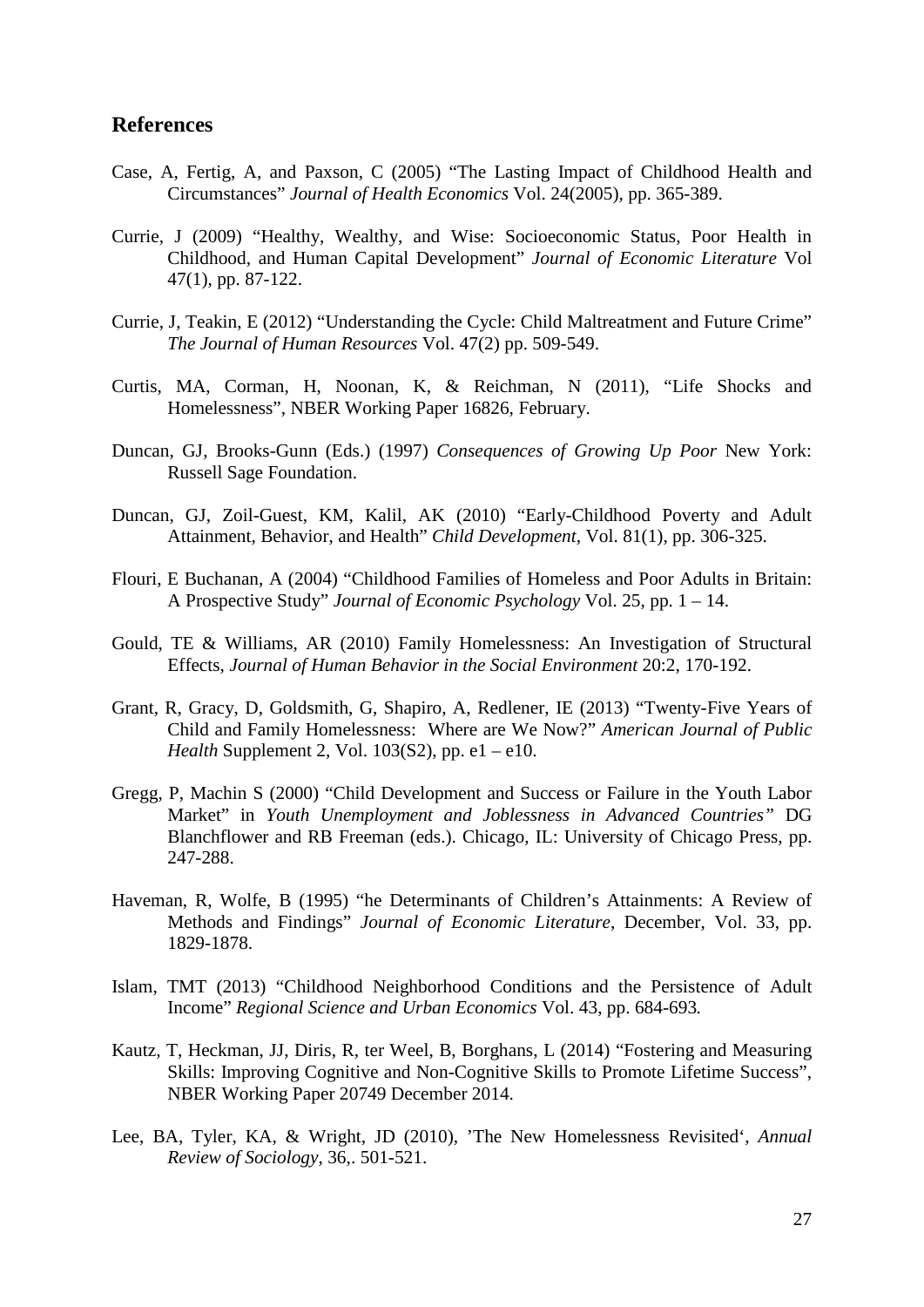- Lewbel, A (2012) "Using Heteroscedasticity to Identify and Estimate Mismeasured and Endogenous Regressor Models" *Journal of Business and Economic Statistics*, Vol. 30(1), pp. 67-80.
- Masten, AS, Cutuli, JJ, Herbers, JE, Hinz, E, Obradovíc, Wenzel, AJ (2014) "Academic Risk and Resilience in the Context of Homelessness" *Child Development PerspectivesVol. 8(4), pp. 201-206.*
- McChesney, KY (1990) "Family Homelessness: A Systemic Problem" *Journal of Social Issues*, Vol. 46(4), pp. 191-205.
- Miller, PM (2011) "A Critical Analysis of the Research on Student Homelessness" *Review of Educational Research,* September, Vol. 81(3), pp. 308-337.
- Molnar, JM, Rath, WR, Klein, TP (1990) "Constantly Compromised: The Impact of Homelessness on Children" *Journal of Social Issues* Vol. 46(4), pp. 109-124.
- Mundlak, Y (1978) "On the Pooling of Time Series and Cross Section Data" *Econometrica*, Vol. 46, pp. 69-85.
- O'Flaherty, B. (2009a) "Homelessness as Bad Luck: Implications for Research and Policy", mimeo.
- O'Flaherty, B. (2009b) "What shocks precipitate homelessness?" Discussion Paper No. 0809–14: Columbia University.
- O'Flaherty, B. (2004) 'Wrong Person and Wrong Place: For Homelessness, the Conjunction is What Matters', *Journal of Housing Economics*, 13, 1-15
- Park, JM, Fertig, AR, Allison, PD (2011) "Physical and Mental Health, Cognitive Development, and Health Care Use by Housing Status of Low-Income Children in 20 American Cities: A Prospective Cohort Study" *American Journal of Public Health* Vol. 101 (S1) pp. S255- S261.
- Shelton, K., Taylor, P., Bonner, A. & van den Bree, M. (2009), 'Risk factors for homelessness: evidence from a population-based study', *Psychiatric Services*, 60 (4), 465-72.
- Tobin, K, Murphy, J (2013) "Addressing the Challenges of Child and Family Homelessness" *Journal of applied Research on Children: Informing Policy for Children at Risk*, Vol. 4(1), Article 9.
- U.S. Department of Housing and Urban Development (US HUD) (2014) *The 2013 Annual Homelessness Assessment Report (AHAR) to Congress: Part 1 Point-in-Time Estimate of Homelessness.* Office of Community Planning and Development, U.S. Department of Housing and Urban Development, October 2014.
- Wildeman, C (2014), "Parental Incarceration, Child Homelessness, and the Invisible Consequences of Mass Imprisonment", The Annals of The American Academy of Political and Social Science, Vol. 651(1), pp. 74-96